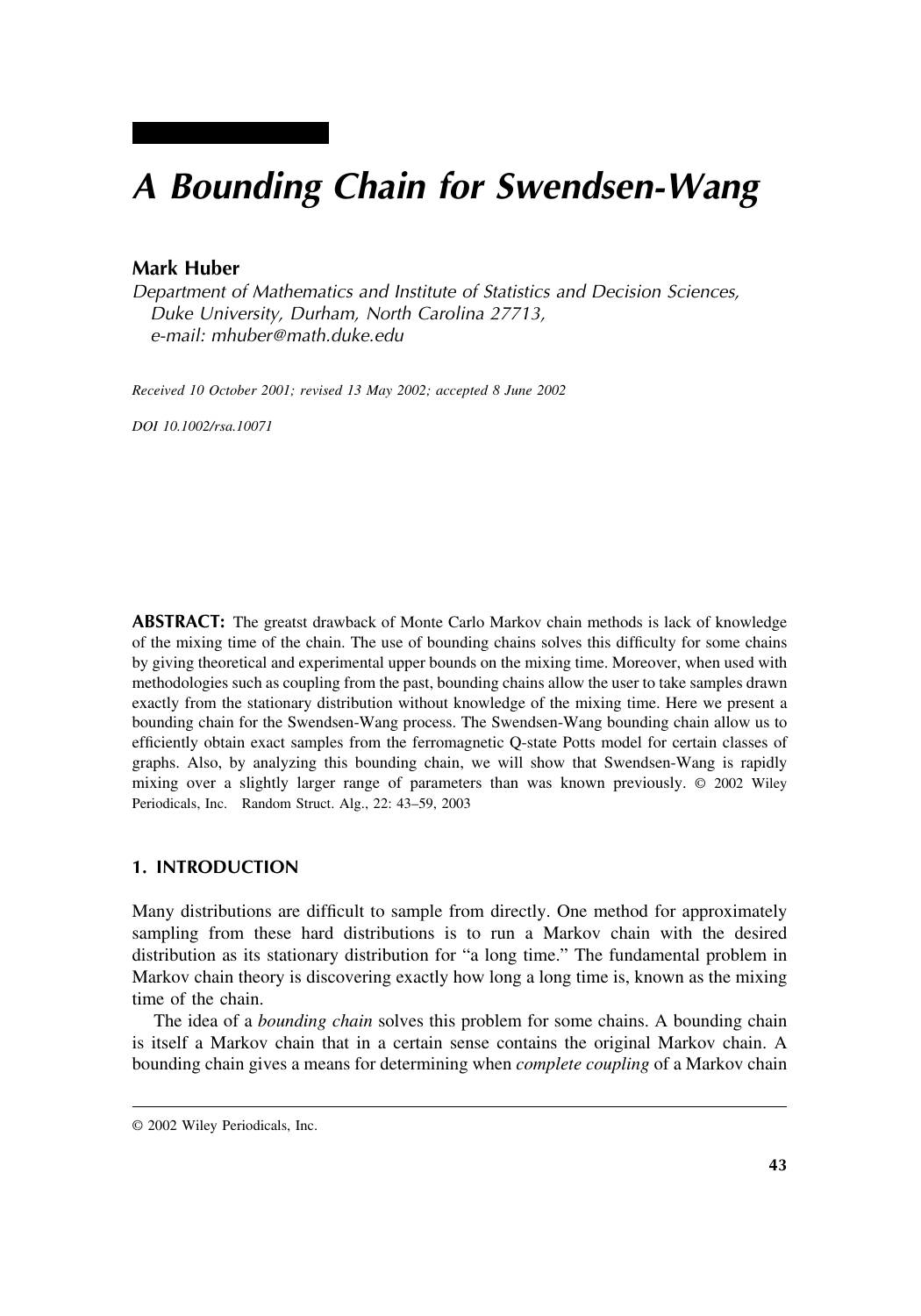has occurred. Complete couplings are stronger than simple couplings, and so, with bounding chains, the user obtains theoretical bounds on the mixing time similar to those obtained using coupling arguments. Moreover, using a bounding chain, simulations can be used to obtain upper bounds on the mixing time that are correct with high probability. Older techniques such as the autocorrelation function can only give evidence that a chain has not mixed, but the bounding chain technique can actually show that a chain has mixed. More importantly, the bounding chain idea can be used together with recent ideas such as coupling from the past [16] to draw samples that come exactly from the stationary distribution of the chain.

Bounding chains were first introduced independently in [9] and [8] for the problem of uniformly generating *k*-colorings of a graph. Since then, the technique has been applied to a variety of examples [13, 12]. Here we present a bounding chain for the Swendsen-Wang Markov chain. Previously, a bounding chain for Swendsen-Wang was presented in [11, 10]; the one presented here is stronger in the sense that it always finishes at the same time or before the earlier chain. Variants of this work also appeared previously in the author's Ph.D. thesis [11].

The Swendsen-Wang chain is a Markov chain whose stationary distribution is that of the ferromagnetic Potts model [19]. Just running the Swendsen-Wang chain for a fixed length of time will give samples that only approximately come from the stationary distribution, since there is always some bias from the choice of starting state. With the bounding chain we will obtain exact samples; moreover, when a parameter of the chain lies in a specified range, this technique will have a near linear expected running time.

#### **2. SWENDSEN-WANG**

The Ising model and its extensions have been extensively used by statistical physicists to model the behavior of magnetic materials and alloys. Simon [17] gives a detailed analysis of the Ising model; we present a summary here. In the Ising model, each node of a graph is assigned one of two values, spin up or spin down, that we record as 0 or 1. Such an assignment for every node is called a configuration. The set of possible configurations is  ${0, 1}^n$ . Let *x* be a configuration. We say that *x* has energy  $H(x)$ , which is equal to the negative of the number of edges in the graph with endpoints labeled the same way. For physical reasons, a probability distribution known as the Gibbs distribution is assigned to the set of states, defined as

$$
g(x) = \frac{e^{-JH(x)/(kT)}}{Z_T},
$$

where  $Z_T$  is the normalizing constant that makes *g* a probability distribution. Often,  $Z_T$  is referred to as the partition function. The parameter *T* is a measure of the temperature, and *k* is Boltzmann's constant. When  $J = 1$ , this measure assigns higher weight to cases where neighboring nodes are colored alike—this situation is known as the ferromagnetic Ising model. When  $J = -1$ , configurations with large numbers of edges colored differently are more likely. This is the antiferromagnetic Ising model.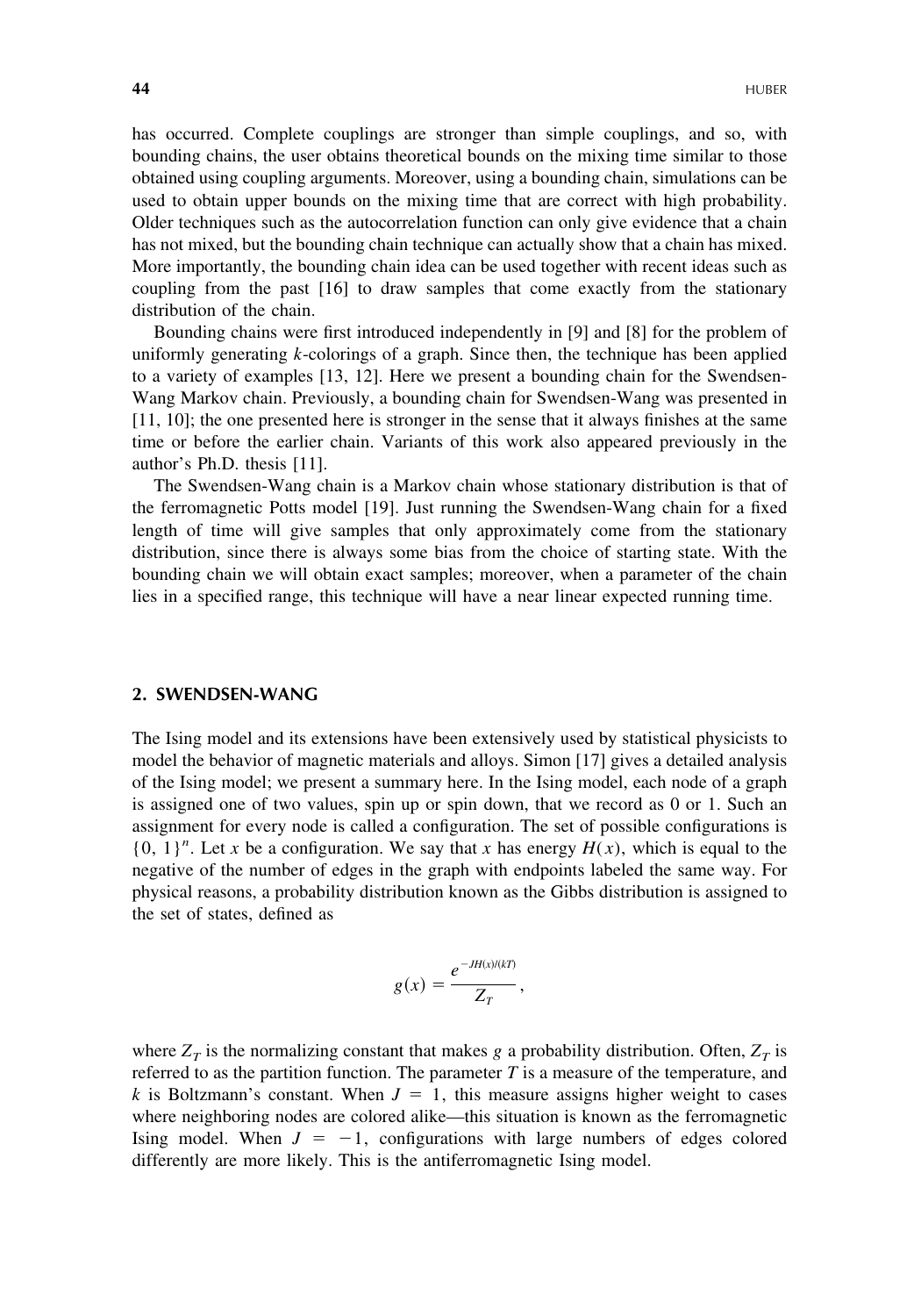While in the ferromagnetic case a polynomial time algorithm exists for drawing approximate samples [14], it is far from linear time, and the practical method for drawing random samples from this model is to run a Markov chain which has the set of configurations as its state space, and the Gibbs distribution as its stationary distribution.

One extension of the Ising model is to the Potts model. Here, each state is assigned a value from  $\{1, \ldots, Q\}$ . When  $Q = 2$ , we, of course, just have the standard Ising model. Again  $H(x)$  is just the negative of the number of edges with identically labeled endpoints, and the Gibbs distribution is the same as before.

Fortuin and Kastelyn [5] showed that there was another way of looking at the Potts model, known as the random cluster model. Suppose that our graph is  $G = (\{1, \ldots, n\})$ , *E*). Then the random cluster model considers subsets of the edges. Let  $B \subseteq E$ . The probability assigned to *B* is just

$$
\pi(B) = p^{|B|}(1-p)^{|E:B|}Q^{C(B)}/Z_{p,Q},
$$

where  $Z$  is again the normalizing constant that makes this a probability distribution,  $p$  is a parameter of the model which varies from 0 to 1, and *C*(*B*) is the number of connected components of the subgraph formed by *B* (note that isolated vertices count as a component in this scheme).

The remarkable fact about the random cluster model is that if *B* is drawn according to  $\pi(B)$ , and each resulting connected component is colored uniformly at random from  $\{1, \ldots, Q\}$ , then the result is a *Q*-state Potts model configuration with  $p = 1$  $e^{-1/(kT)}$ . Note that the random cluster model defines a distribution even if *Q* is not integer; hence it is a nontrivial extension of the Potts model.

On the other hand, if we have a sample from the Potts model, we can obtain a sample from the random cluster model as follows. Given the coloring *X*, consider the set of edges  $e = \{v, w\}$  with  $X(v) = X(w)$  and retain each of them independently with probability *p*.

One widely used approach for drawing samples from the random cluster and Potts models is Swendsen-Wang [19]. Let  $\Delta$  be the maximum degree of the graph. We will show two properties the Swendsen-Wang process in the next section. First, the Swendsen-Wang chain completely couples in polynomial time when *p* is smaller than  $1/[3(\Delta - 1)]$ . Under these conditions the chain is rapidly mixing, i.e., the chain need only be run for a polynomial amount of time before the distribution of the particle on the chain is very close to the stationary distribution. (This provides an independent proof of a recent result of Cooper and Frieze [3].) Second, we show that is is possible to determine algorithmically when complete coupling occurs. This allows us to use a procedure known as coupling from the past (described in Section 6) to use Swendsen-Wang to take samples exactly drawn from the stationary distribution. Finally, we also show that Swendsen-Wang couples quickly when *p* is extremely close to 1.

The Swendsen-Wang approach to sampling from the Potts model works as follows. Given a configuration from the random cluster model it generates a random state from the Potts model. From the Potts model state, Swendsen-Wang then generates a random state from the random cluster model. For a subset of edges A, let  $\mathcal{C}_A$  denote the set of connected components of  $(V, A)$ . Given an ordering of the vertices from 1 through  $|V|$ , and for each component *C*, let min<sub>n</sub> $C$ </sub> denote the lowest numbered vertex in component  $C$ . We say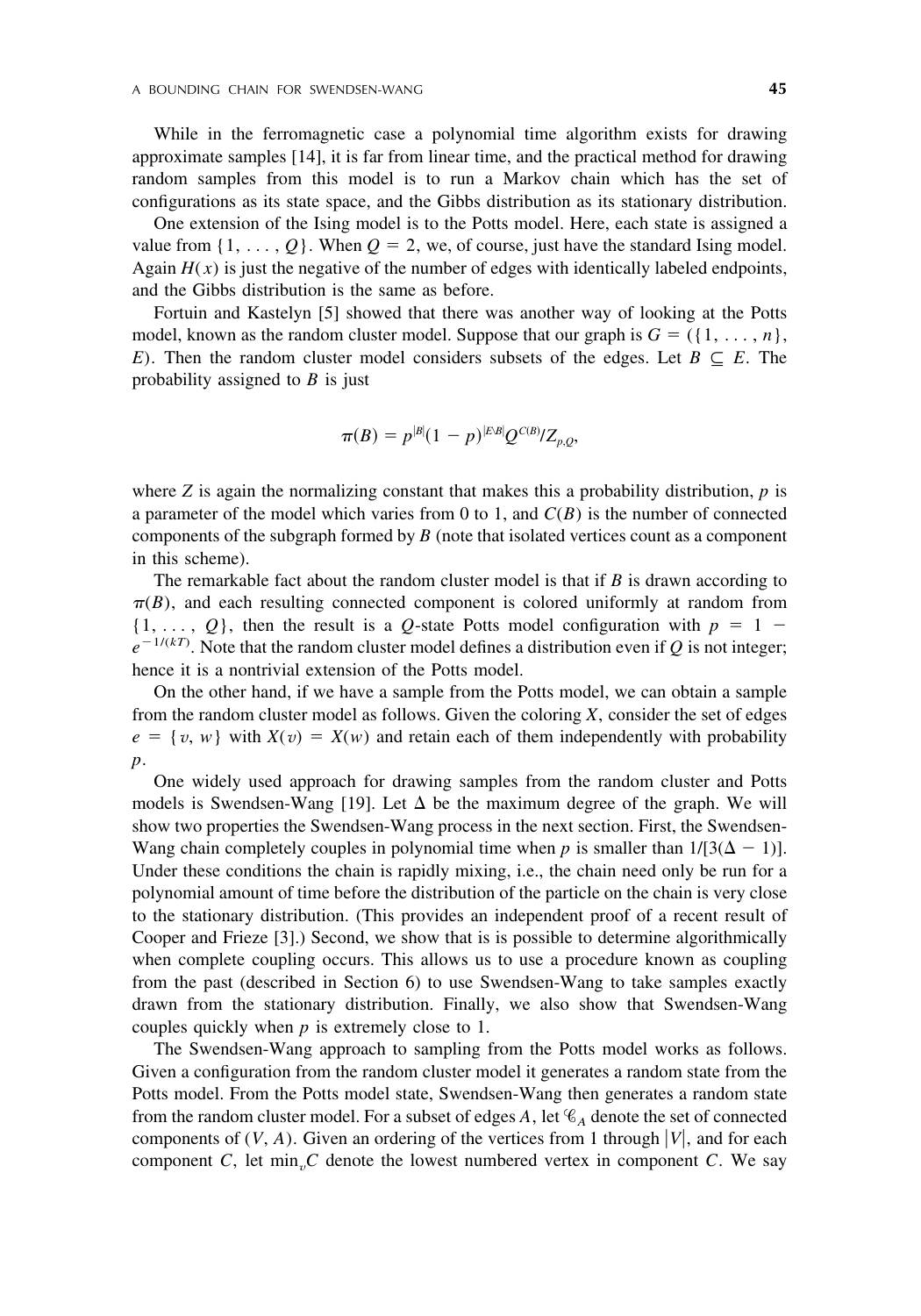$a \in U$  *A* to mean choose *a* uniformly at random from the set *A*. Using this notation, one step of the Swendsen-Wang chain may be written as follows.

**Swendsen-Wang Step:** ( *A*, *p*, *Q*) **1. For** each edge *e* of the graph choose  $U(e) \in U[0, 1]$ **2. For** each node *v* of the graph choose  $c(v) \in U \{1, \ldots, Q\}$ **3. Choose** a uniformly random ordering of the vertices  $\{1, \ldots, |V|\}$ **4. For** all  $C \in \mathcal{C}_A$  set  $X(w) \leftarrow c(\min_v C)$  for all  $w \in C$ **5. Set**  $A \leftarrow \{e = \{v, w\} : X(v) = X(w)\} \cap \{e : U(e) \leq p\}$ 

All random choices lie in lines 1, 2, and 3. Line 4 converts the random cluster state to a Potts state and line 5 converts the Potts state back to a random cluster state. Since any state can move to any other state in one step, this chain is ergodic.

The total variation distance is often used to measure how far away two distributions are from one another. Let  $p$  and  $\pi$  be two distributions which put probability mass on a finite set. The total variation distance between them is

$$
|p - \pi|_{TV} = \frac{1}{2} \sum_{x} |p(x) - \pi(x)|.
$$

If  $\pi$  is the unique stationary distribution of a Markov chain, and  $p_{x,t}$  is the distribution of a particle which started in state *x* and was run forward for *t* time steps, then  $|p_{x,t} - \pi|_{TV}$ goes to 0 as *t* goes to infinity.

Mixing time is a measure of how fast  $p_{x,t}$  converges to  $\pi$ . Let  $\tau_{TV}(\epsilon)$  be the smallest *t* for which  $|p_{x,t} - \pi|_{TV} \leq \epsilon$  for all possible starting states *x*. Then  $\tau(\epsilon)$  is the mixing time of the chain. A chain is rapidly mixing if  $\tau_{TV}(\epsilon)$  is bounded above by a polynomial in *n* and  $\ln(1/\epsilon)$ , where *n* is a variable that parameterizes the size of the chain.

While not completely understood, a few results are known about the mixing time of the Swendsen-Wang chain. Gore and Jerrum [6] showed that this process is not rapidly mixing in the case of the complete graph. Recently, Cooper and Frieze showed that the chain is not rapidly mixing for a random graph; however, they also gave a positive result that proved the chain to be rapidly mixing for some *p*. Our result (independently derived) also proves that Swendsen-Wang is rapidly mixing over similar parameters using a different method. In fact, we will show that not only is Swendsen-Wang rapidly mixing, but it is completely coupling over this range of parameters.

#### **3. BOUNDING CHAINS**

Bounding chains are a means for detecting complete coupling in a Markov chain. In a complete coupling, a Markov chain step is given as a random function  $f : \Omega \to \Omega$ . At each time *t*, we choose function  $f_t$  at random from a family of functions and let  $X_{t+1}$  $f_t(X_t)$ . The distribution on the functions must satisfy the transition probabilities of the Markov chain, that is, we must have  $P(f(X_t) = x) = P(X_{t+1} = x | X_t)$ .

Note that the above description of the Swendsen-Wang chain is a complete coupling.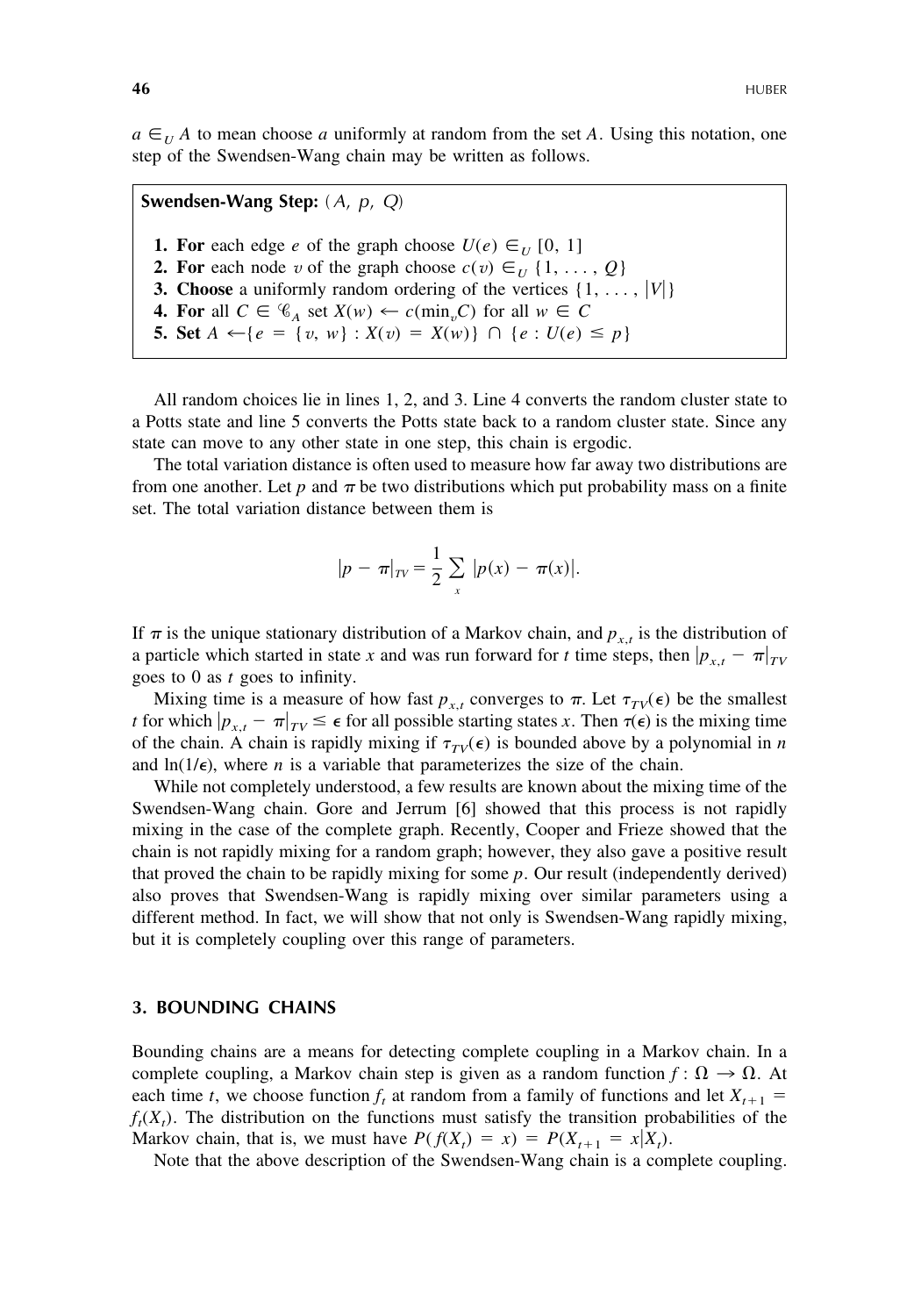Once the uniform [0, 1] random variables are chosen for each of the edges and the uniform {1, . . . , *Q*} colors are chosen for each of the nodes, we have defined the function *f*. Lines 4 and 5 finish the computation of  $f(x)$  for the starting coloring *x*.

Now let  $F_t$  be  $f_0 \circ f_1 \circ \cdots \circ f_t$ . Then  $F_t(X_0)$  is equal to  $X_t$ . Furthermore, if  $F_t(X_0) =$  $F_t(Y_0)$  for some *t*, then  $F_{t}(X_0) = F_{t}(Y_0)$  for all  $t' \ge t$ . A chain with this property is said to be coupling.

We say that a chain has *completely coupled at time t* if  $F_t$  is a constant, that is,  $F_t(\Omega) =$ { *x*}. One way to check if the Swendsen-Wang chain has completely coupled at time *t* is to do a brute force check that  $F_t(x)$  has the same value for every  $x \in \Omega$ . Since  $|\Omega| = 2^{|E|}$ , this is not an efficient method. Instead we will utilize the idea of a bounding chain to keep track of how close the chain is to completely coupling.

The benefits of having a means for detecting complete coupling are profound. First, complete coupling is stronger than a simpler coupling. Doeblin [4] and Aldous [1] showed for simple couplings that the total variation distance is bounded above by the probability that a simple coupling has not occurred. Since complete coupling is stronger than simple (pairwise) coupling, this result implies that  $|p_t - \pi|_{TV} \le P(F_t(\Omega)) = \{x\}$ , giving us a bound on the mixing time of the chain.

Even better, the idea of coupling from the past (CFTP) of Propp and Wilson [16] may be used to generate samples which are exactly drawn from the stationary distribution of the Markov chain. This is true even when the mixing time of the chain is unknown. Although we shall prove that for certain values of the parameter *T* the Swendsen-Wang chain is rapidly mixing, CFTP gives a way to sample effectively even when the temperature value is outsides these values.

Bounding chains were introduced independently in [9] and [8] as a generalization of antimonotonicity [7], here we give a generalization of the idea. First we set up the type of Markov chains for which bounding chains will be useful. For any set *S* the state space for chain *M* must be a subset of the set of *c*-tuples  $(x_1, x_2, \ldots, x_c)$ , where each  $x_i \subseteq S$ . Most sample spaces of interest fall into this category; for instance, in the random cluster model, *S* is the edges of the graph,  $c = 1$ , and *A* is the set  $x_1$ . The state space for the random cluster model is exactly the set of subsets of edges.

We could also model the Ising model with  $c = 1$ , but it is more convenient to use  $c =$ 2 and set up two subsets one of which corresponds to spin up nodes and one of which corresponds to spin down nodes. That is, we write the state space as partitions of the vertex set of the form  $(x_{spin \ up}, x_{spin \ down})$ . In fact, any state space which is a coloring of a set *S* may be represented in this fashion. Given a coloring *x*, just set  $x_i = \{s : x(s) = x\}$ *i*}.

The advantage of this formulation over simple colorings of *S* is twofold. First, it easily allows for state spaces where a point can receive more than one color. Second, there is no difficulty dealing with examples where *S* is countably or uncountably infinite, for instance, point processes in **R***<sup>d</sup>* .

In the original chain, each element of the state space is the form  $(x_1, \ldots, x_c)$ , where  $x_i \subseteq S$ . To be a bounding chain, the chain  $M_B$  must have a state space  $\Omega_{M_B}$ , that is, a subset of all *c*-tuples of the form  $((y_1, z_1), (y_2, z_2), \ldots, (y_c, z_c))$ , where  $y_i, z_i \subseteq S$ , and  $y_i$  and  $z_i$  are disjoint. Intuitively,  $y_i$  will keep track of points that we know are in the original chain, while  $z_i$  will keep track of points that are possibly in the original chain. More precisely,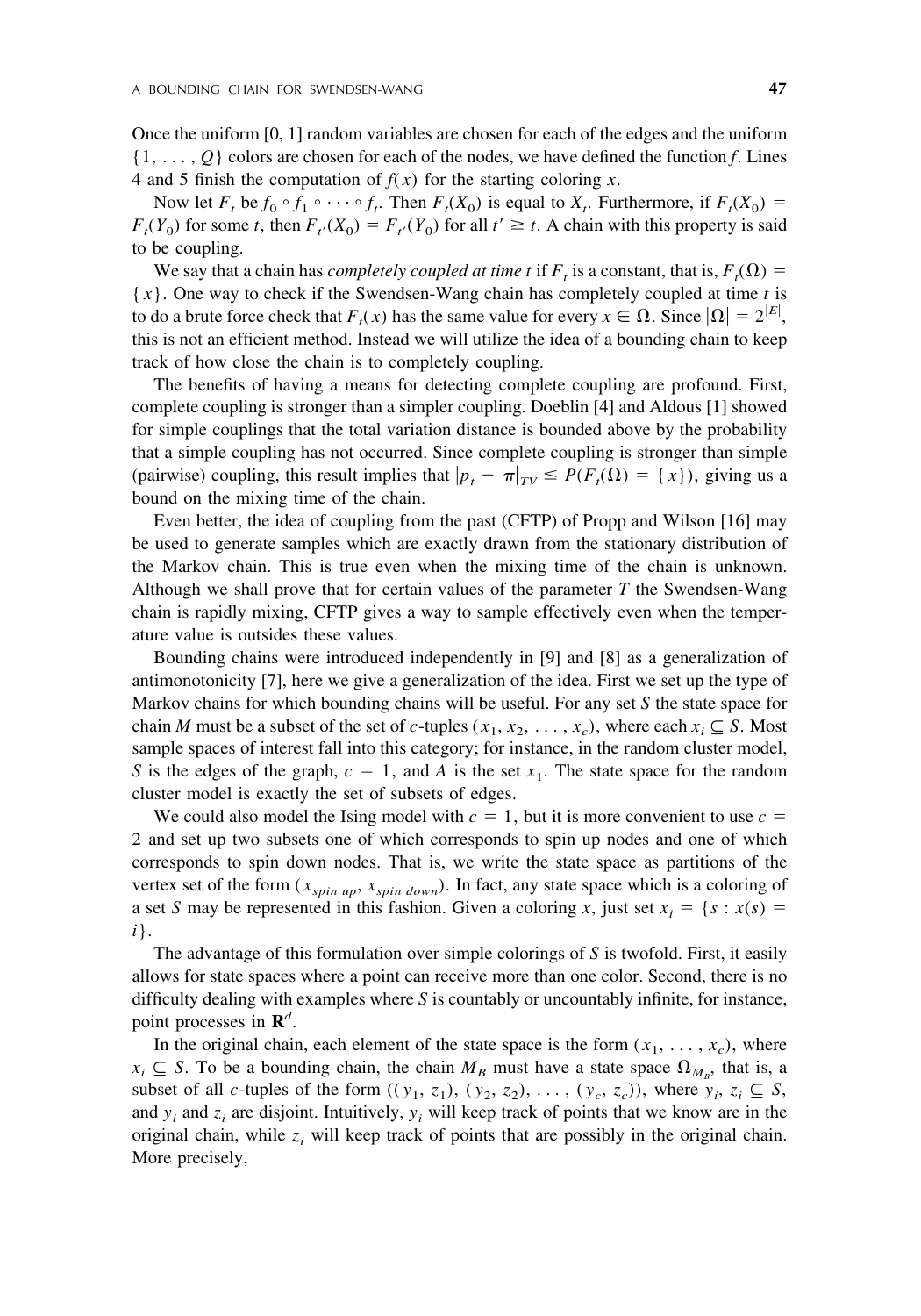**Definition.**  $M_B$  *is a bounding chain for M if there exists a coupling between M and*  $M_B$ *so that, for the coupled process*  $((X_1, ..., X_c), ((Y_1, Z_1), ..., (Y_c, Z_c)),$ 

$$
(\forall i)(Y_{i,t} \subseteq X_{i,t} \subseteq Y_{i,t} \cup Z_{i,t}) \Rightarrow (\forall i)(Y_{i,t+1} \subseteq X_{i,t+1} \subseteq Y_{i,t+1} \cup Z_{i,t+1}).
$$

In effect, the sets  $Y_i$  and  $Y_i \cup Z_i$  "sandwich"  $X_i$  at each time step. A simple induction tell us that if  $Y_{i,0} \subseteq X_{i,0} \subseteq Y_{i,0} \cup Z_{i,0}$  for all *i*, and when we run the bounding chain according to this coupling, then  $Y_{i,t} \subseteq X_{i,t} \subseteq Y_{i,t} \cup Z_{i,t}$  for all *i* at all times  $t \ge 0$ . Setting  $Y_{i,0} = \emptyset$  and  $Z_{i,0} = S$  for all *i* will meet our starting condition for any  $X \in \Omega_M$ . In terms of a complete coupling for *M*, this implies that  $Y_t \subseteq F_t(\Omega) \subseteq Y_t \cup Z_t$  for all *t*. Therefore, if  $Z_{i,t} = \emptyset$  for all *i*, then  $F_t(\Omega)$  is a constant, and complete coupling has occurred.

A straightforward way to design a bounding chain  $M_B$  given a complete coupling on *M* is as follows. Suppose  $M_B$  at time *t* is in state  $((Y_{1,t}, Z_{1,t}), \ldots, (Y_{c,t}, Z_{c,t}))$ . Then choose  $f_t$  for *M* according to the complete coupling. Let  $A = \{X_t \in \Omega_M : (\forall i)Y_{i,t} \subseteq X_{i,t}\}$  $\subseteq$   $Y_{i,t}$   $\cup$   $Z_{i,t}$ , and  $A' = f_t(A)$ . Finally, set  $Y_{i,t+1} = \bigcap_{x \in A'} x_i$  and  $Z_{i,t+1} = \{ \bigcup_{x \in A'} x_i \mid t \in A' \}$  $x_i$ )  $Y_{i,t+1}$ . It is easy to see that this gives a bounding chain. Moreover, a bounding chain constructed in this fashion will have the nice property that if  $Z_{i,t} = \emptyset$  for all *i* at some time *t*; then  $X_t = Y_t$  for all  $t' \geq t$ .

Utilizing this method of construction, one bounding chain for Swendsen-Wang is given below. To couple the bounding chain with the original Swendsen-Wang chain, we just use the same choices for  $U(e)$ ,  $c(v)$ , and the random ordering of vertices. We begin with edge sets *Y* and *Z* for the bounding chain. Say that  $C \sim v$  if component *C* and node *v* are connected using edges in  $Y \cup Z$ . Let  $\mathcal{C}_Y$  be the set of connected components using only edges in *Y*, and *C<sub>v</sub>* be the component in  $\mathcal{C}_Y$  which contains *v*. We can also turn any ordering of vertices into an ordering on  $\mathcal{C}_Y$  by saying that  $C_{Y_1} < C_{Y_2}$  if and only if  $\min_{v} C_{Y_1}$  
ightarrow We let  $G(v)$  denote the set of possible colors for node *v* in the intermediate stage of the algorithm where nodes are assigned colors.

**Swendsen-Wang Bounding Chain Step:** (*Y*, *Z*, *p*, *Q*) **1. For** each edge *e* set  $U(e) \in U[0, 1]$ **2. For** each node *v* set  $c(v) \in U \{1, \ldots, Q\}$ **3. Choose** a uniformly random ordering of the vertices  $\{1, \ldots, |V|\}$ **4. For** all *v* set  $G(v) = \bigcup_{C \leq C_v, C \sim v} c(\min_v C)$ **5.** Let  $Y \leftarrow Y \cup \{ \{ v, w \} \in E : C_v = C_w \}$ **6.** Let  $Y \leftarrow Y \cup \{ \{ v, w \} \in E : G(v) = G(w), |G(v)| = |G(w)| = 1 \}$ **7.** Let  $Z \leftarrow \{ \{ v, w \} \in E : |G(v) \cap G(w)| \geq 1 \} \backslash Y$ **8.** Let  $Y \leftarrow Y \cap \{e : U(e) \leq p\}$ **9.** Let  $Z \leftarrow Z \cap \{e : U(e) \leq p\}$ 

Lines 1, 2, and 3 make random choices in exactly the same way as the original chain. Suppose that  $C_1$  and  $C_2$  in  $\mathcal{C}_Y$  are connected by an edge in *Z*, and that min<sub>*v*</sub>  $C_1$  <  $\min_{v} C_2$ . Then the nodes in  $C_1$  never receive the color of  $\min_{v} C_2$ , but the nodes in  $C_2$ might receive the color of min<sub>v</sub>  $C_1$ . Line 4 keeps track of all the possible colors that a given node might possibly receive.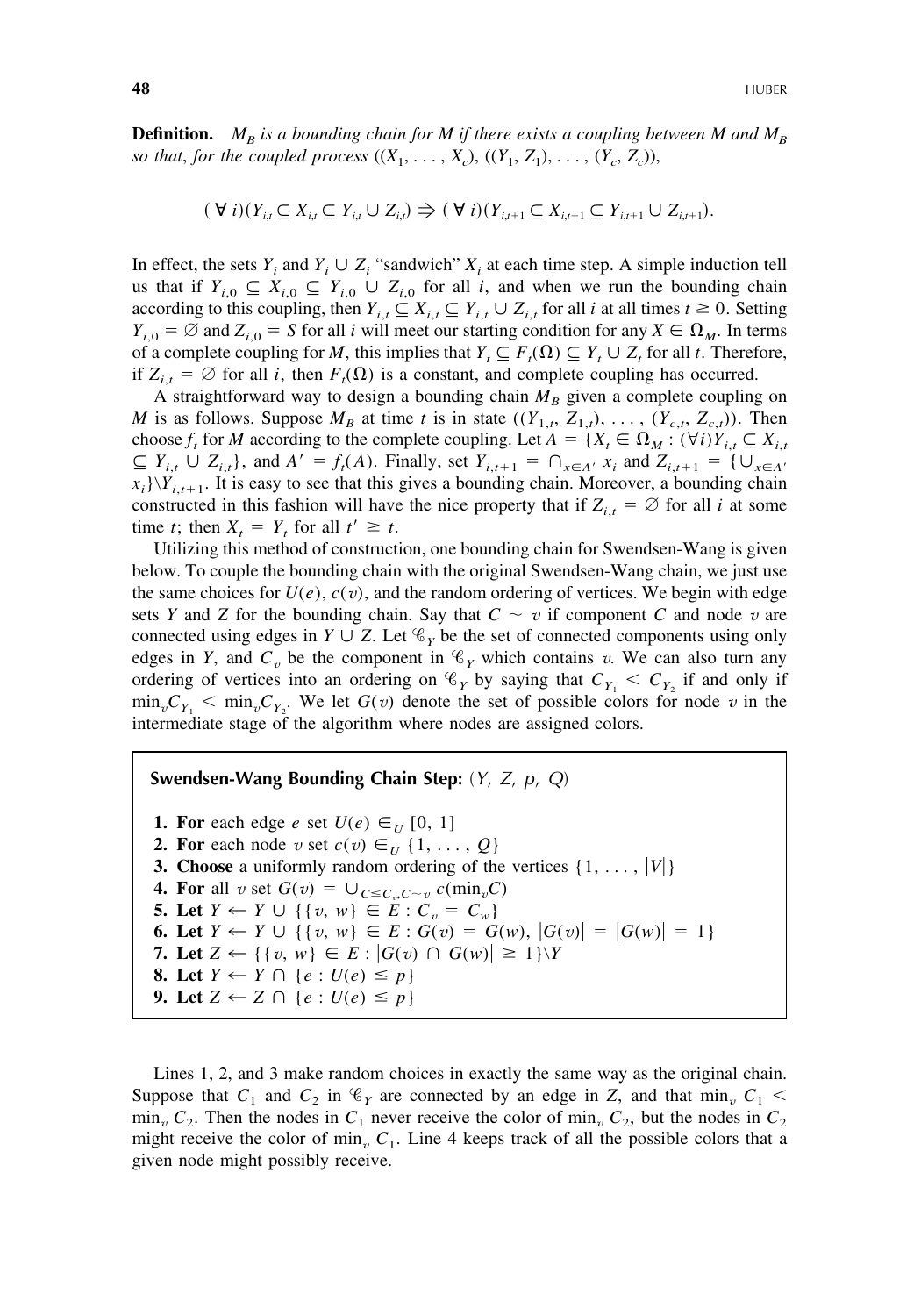Line 5 computes those edges whose endpoints both lie in the same component (with respect to *Y*) and makes sure that those edges are added to *Y*. This, of course, does not change the nodes of the connected components of *Y*.

Now, the set  $G(v)$  holds all the colors that a node v could possibly receive. This includes the color assigned component  $v_C$  as well as colors assigned components  $C < v_C$ that are connected to  $v$  by edges in  $Z$ . This is accomplished in line 8.

Line 6 adds edges to *Y* based on the coloring *G*. Certainly any edge that was in *Y* before is still in *Y*, but now we must also include any edge whose endpoints both have the same color. Unlike the original chain, where  $X(v)$  was always a single color, here  $G(v)$  is a set of colors. The only way that we can be sure that  $G(v)$  and  $G(w)$  have the same color is if  $G(v) = G(w) = \{c\}$  for some color *c*, which is equivalent to the condition checked for in line 6.

In line 7 we look at new edges that might possibly be in the random cluster set. These are edges whose color sets  $G(v)$  and  $G(w)$  overlap. Of course, if an edge is in *Y* it cannot be in *Z*, so we remove from *Z* all the edges of *Y*. Finally lines 8 and 9 implement the edge removal phase. If  $U(e) > p$ , that edge must be removed whether in set *Y* or in set *Z*.

#### **4. BOUNDING CHAIN RUNNING TIME**

Our main theorem concerns the running time of this procedure, the time needed for all of the uncertainty to disappear, and *Z* to reach  $\emptyset$ .

**Theorem 4.1.** *Set*

$$
\gamma = p \bigg[ \frac{\Delta - 2}{1 - p(\Delta - 1)} + 2 \bigg].
$$

If  $\gamma$   $\lt$  1, the Swendsen-Wang bounding chain will have detected complete coupling by *time*  $-\log_{\gamma} 2m$  *with probability at least* 1/2.

*Proof.* Imagine that in the bounding chain step we insert a line between 8 and 9 that reads: set  $Z' \leftarrow Z$ . Then  $Z'_t$  is also a process that records the subset of edges before the edge retention step. Clearly, if  $Z'_t = \emptyset$ , then  $Z_t = \emptyset$  as well. Similarly, we define  $Y'_t$  to be the edges of  $Y_t$  remaining before the edge retention step.

We will show that  $|Z'_t|$  decreases on average at each step. Consider how an edge  $e =$ { $v, w$ } in  $Z'_t$  leads to an edge in  $Z'_{t+1}$ . Edges in  $Z'_t$  lead to edges in  $Z_t$  which lead to nodes with  $|G(i)| > 1$  in the next step which lead to edges in  $Z'_{t+1}$ . First, to be in  $Z_t$ , the edge must survive the edge retention phase in line 9. Retention occurs with probability *p*. After this the step terminates, with  $Z_t \leftarrow Z$  and  $Y_t \leftarrow Y$ .

We then begin the next step of the chain with  $Y \leftarrow Y_t$  and  $Z \leftarrow Z_t$ . Let us examine the probability that  $|G(i)| > 1$  for a given node *i*. For each *i*, there is a collection of components  $C_1, \ldots, C_{r(i)}$  in  $\mathcal{C}_Y$  connected together by edges in *Z*, and one of these components contains *i*. Say, without loss of generality, that  $i \in C_1$ . Now, for each  $a \in$  $\{0, \ldots, r(i) - 1\}$ , there is a  $1/r(i)$  chance that  $C_1$  is larger than exactly *a* of these components, with respect to the randomly chosen total ordering.

Note that only components lower than  $C_1$  in the partial ordering can possibly make  $|G(i)| > 1$ , and only if not all of them choose the same color as  $C_1$ . The chance that they all choose the same color for a given value of *a* is just  $(1/Q)^a$ . Hence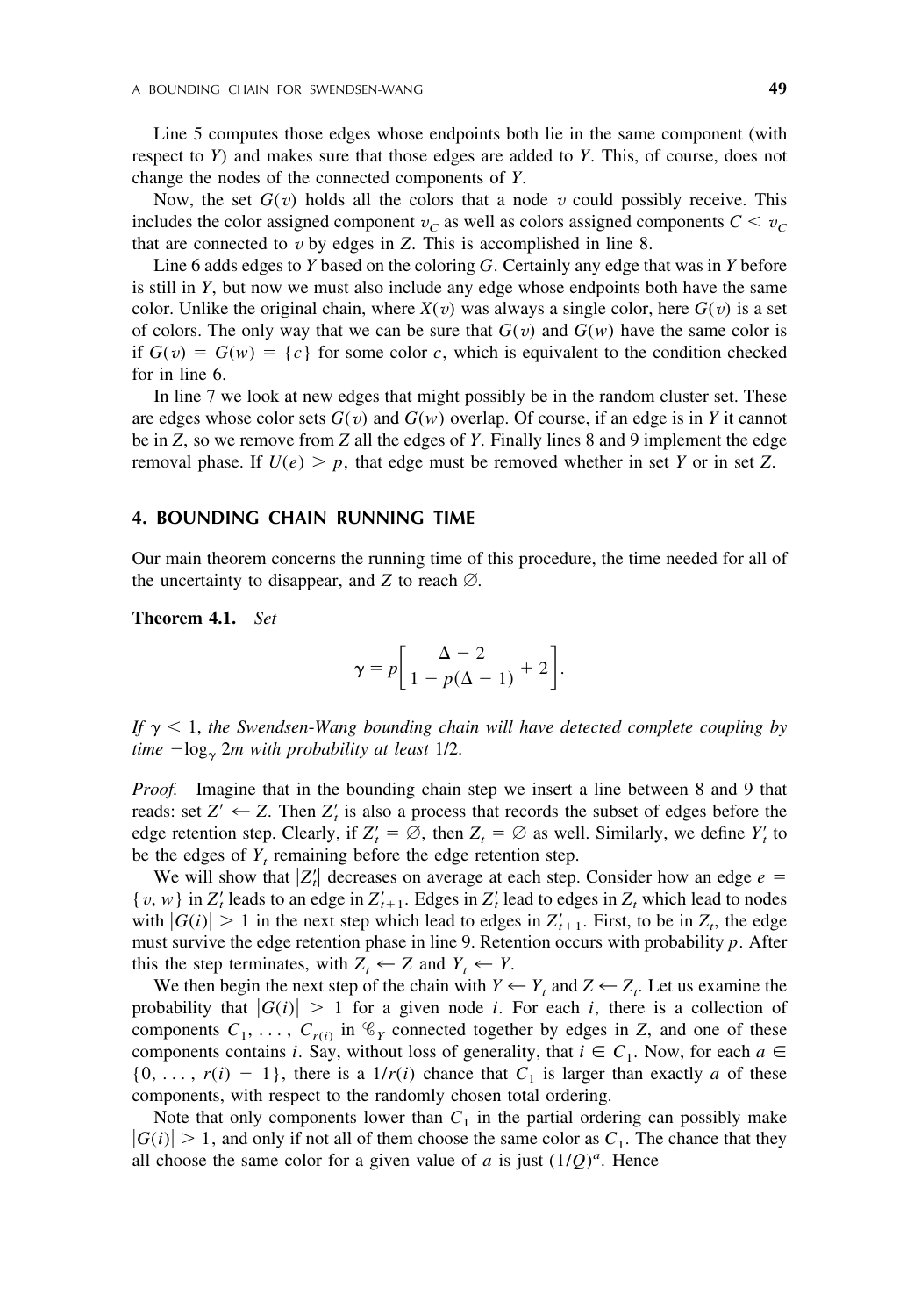$$
P(|G(i)| > 1 | r(i)) = 1 - \left(\frac{1}{r(i)}\right) \left[\sum_{a=0}^{r(i)-1} \left(\frac{1}{Q}\right)^a\right] = 1 - \frac{1}{r(i)} \left[\frac{1 - (1/Q)^{r(i)}}{1 - 1/Q}\right].
$$

Now let  $e_1$  be an edge in  $Z'_{t+1}$ . Then  $e_1$  must be adjacent to a node *i* such that  $|G(i)|$  $1.$  In other words,  $e_1$  is adjacent to a node *i* that is part of a set of connected components in  $\mathcal{C}_Y$ , call them  $C_1, \ldots, C_{r(i)}$ , that are connected via  $a_{e_1}$  edges in  $Z_t$ . Then, for each such edge  $e_2$  in  $Z_t$  that is connected to  $e_1$  by edges in  $Y_t \cup Z_t$ , we set  $g(e_1, e_2) = 1/a_{e_1}$ . If *e*<sub>1</sub> and *e*<sub>2</sub> are not connected by edges in  $Y_t \cup Z_t$ , or if  $e_1 \in Y'_t$ , set  $g(e_1, e_2) = 0$ .

Using this, note that

$$
|Z'_{t+1}| \leq \sum_{e_1 \in E} \sum_{e_2 \in Z_t} g(e_1, e_2)
$$

(this would be equality except for the case that edge  $e_1$  connects two components that were previously disconnected in  $Y_t \cup Z_t$ ). All our edge sets are finite, so we can write:

$$
E[|Z'_{t+1}| | Y'_t, Z'_t] = E\Bigg[\sum_{e_2 \in Z_t} \sum_{e_1 \in E} g(e_1, e_2) | Y'_t, Z'_t\Bigg].
$$

We now upper bound  $\sum_{e_1} E[g(e_1, e_2)|Y'_i, Z'_i]$  by looking at the expected size of the component *C* connected to edge  $e_2$  using edges in either  $Y_t$  or  $Z_t$ . Let  $E_C$  be the set of edges adjacent to nodes in *C* that are not in  $Y_t$ ; these are the candidates for edges  $e_1$  with  $g(e_1, e_2) > 0$ . For a node  $v \in C$ , let  $d(v)$  denote the number of edges adjacent to *v* in  $E_C$ . Further, let  $r_C$  be the number of components of  $\mathcal{C}_Y$  in *C*. Since these components are connected by edges in  $Z_t$ , we know for any relevant  $e_1$  that  $a_{e_1} \ge r_C - 1$ .

Let  $\Delta$  be the maximum degree in the graph. There are at most  $\Delta |C|$  edges leaving nodes in *C*. Of these edges, we are counting at least  $|C| - 1$  of them twice, and so there are at most  $\Delta |C| - (|C| - 1)$  edges touching nodes in *C*. Recall that if we only include edges in *Y<sub>t</sub>*, *C* is broken into at most  $r_c$  components. Hence  $|C| - 1 - r_c$  of these edges must be in  $Y_t'$ , and we should not include them in our count of edges in  $E_C$  at all. Therefore, we upper bound the number of edges in  $E_C$  by  $\Delta |C| - (|C| - 1) - (|C| - 1 - r_C) =$  $|C|$ ( $\Delta - 2$ ) +  $r_C + 2$ . Let  $i \sim e_2$  if node *i* and edge  $e_2$  are connected via edges in  $Z_t$  $\cup$  *Y*<sub>*t*</sub>. Then for a given  $e_2 \in Z_t$  that survives the edge retention step,

$$
\sum_{e_i \in E} E[g(e_1, e_2) | Y'_i, Z'_i] \le E \Bigg[ \sum_{i \in V} d(i) \frac{1_{|G(i)| > 1} 1_{i \sim e_2}}{r_C - 1} | Y'_i, Z'_i \Bigg]
$$
  
\n
$$
= E \Bigg[ E \Bigg[ \sum_{i \in V} d(i) \frac{1_{|G(i)| > 1} 1_{i \sim e_2}}{r_C - 1} | Z_i, Y_i \Bigg] | Y'_i, Z'_i \Bigg]
$$
  
\n
$$
= E \sum_{i \in C} d(i) \frac{P(|G(i)| > 1 | Z_i, Y_i)}{r_C - 1} | Y'_i, Z'_i \Bigg]
$$
  
\n
$$
= E \Bigg[ \sum_{i \in C} d(i) \frac{1}{r_C - 1} \Bigg[ 1 - \frac{1}{r_C} \Bigg[ \frac{1 - (1/Q)^{r_C}}{1 - 1/Q} \Bigg] \Bigg] | Y'_i, Z'_i \Bigg],
$$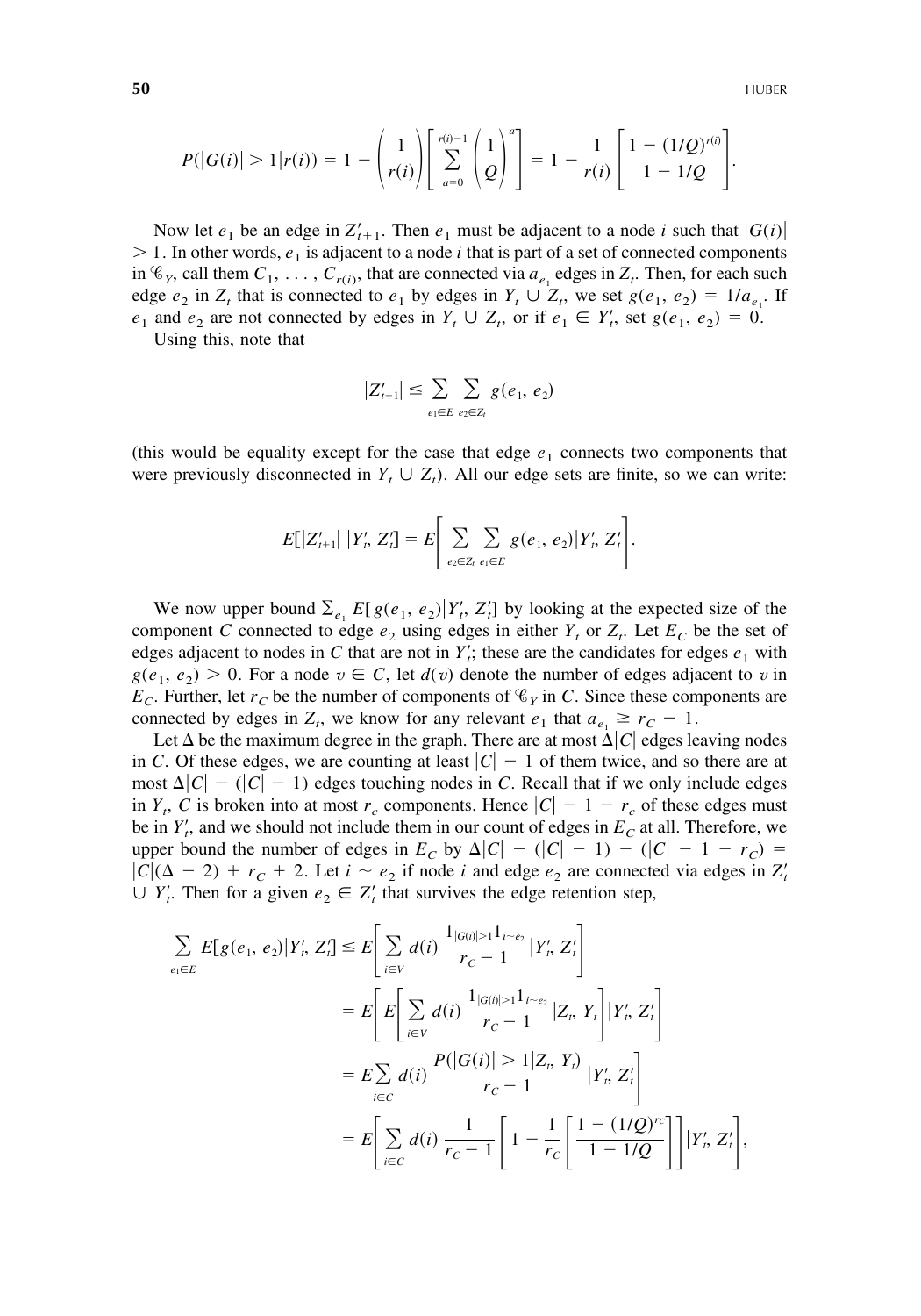and so our final upper bound for  $\sum_{e_1 \in E} E[g(e_1, e_2) | Y'_i, Z'_i]$  is

$$
E\bigg[ (|C|(\Delta - 2) + r_C + 2) \bigg( \frac{1}{r_C - 1} \bigg) \bigg[ 1 - \frac{1}{r_C} \bigg[ \frac{1 - (1/Q)^{r_C}}{1 - 1/Q} \bigg] \bigg] \bigg| Y'_r, Z'_t \bigg].
$$

This last expectation is very difficult to compute directly. Instead, we simply maximize the expression in  $r_C$  and then bound  $E[|C|]$ . Fortunately, the  $(r_C + 2)\left(\frac{1}{r_C - 1}\right)[1 - \frac{1}{r_C}]$  $\left[\frac{1-(1/Q)^{rc}}{1-1/Q}\right]$  term is at most  $(r_C + 2)/r_C$  for very large *Q*, and so is at most 2, given that  $r_C \ge 2$ . The  $\left(\frac{1}{r_c-1}\right) \left[1 - \frac{1}{r_c} \left[\frac{1-(1/Q)^{rc}}{1-1/Q}\right]\right]$  term is at most  $1 - 1/r_C$ , and so at most 1/2. These estimates are worse case bounds for all  $Q$ ; for a specific value of  $Q$  it is possible to do better.

Now we turn to  $E[|C|]$ . Recall that each edge at the retention phase is kept with probability  $p$ . The process where each edge of a graph is kept with probability  $p$  is also known as bond percolation. Finding  $E[|C|]$  exactly is very difficult for arbitrary general graphs; however, we can get an upper bound by treating it as a branching process. Each node is considered to have from 0 to  $\Delta - 1$  "children," where each child is born with probability *p*. Each child then begins a new branching process. Therefore, the size of a single branching process satisfies the recursion  $E[|BP|] \leq 1 + p(\Delta - 1)E[|BP|]$ , so  $E[|BP|] \leq 1/(1 - p(\Delta - 1))$ . We can think of *C* as a branching process begun from either endpoint of the edge  $e_2$  in  $Z'_t$ , and so  $E[|C|] \leq \frac{2}{(1 - p(\Delta - 1))}$ .

The edge in  $Z_t$  survives the retention phase with probability  $p$ , and so

$$
E[|Z'_{t+1}| \mid |Z'_t|] \leq |Z'_t| \left[ \frac{\Delta - 2}{1 - p(\Delta - 1)} + 2 \right] = \gamma |Z'_t|.
$$

An induction gives us that  $E[|Z_t|'] \leq Z_0' \gamma' \leq m \gamma'$ . After  $-\log_{\gamma} 2m$  time, we have that  $E[|Z_t|] < 1/2$ , and so by Markov's Inequality,  $P[|Z_t| > 0] < 1/2$ , completing the proof.

As noted in the proof, we may do slightly better for specific values of *Q*. We now compare this with the mixing time result of Cooper and Frieze. Below is a table listing some values for the critical point *p* where our algorithm is guaranteed to run in polynomial time. Our analysis is slightly stronger, and is best when *Q* is as small as possible. We give two rows of numbers for our method, one when  $Q = 2$ , and one which is valid for all values of *Q*. Naturally for  $Q \geq 3$ , the actual number will fall somewhere in between these two extremes.

| Cooper/Frieze | 0.416 | 0.209 | 0.136 | 0.100 | 0.079 | 0.065 |
|---------------|-------|-------|-------|-------|-------|-------|
| $Q = 2$       | 0.930 | 0.356 | 0.231 | 0.171 | 0.136 | 0.113 |
| Any $Q$       | 0.500 | 0.250 | 0.167 | 0.125 | 0.100 | 0.083 |

We wish to reiterate, however, that our algorithm gives more than just a mixing time, it gives a complete coupler. This gives a method for estimating the mixing time even when the mixing time cannot be analyzed directly, and through coupling from the past gives a means for obtaining samples drawn exactly from the stationary distribution.

■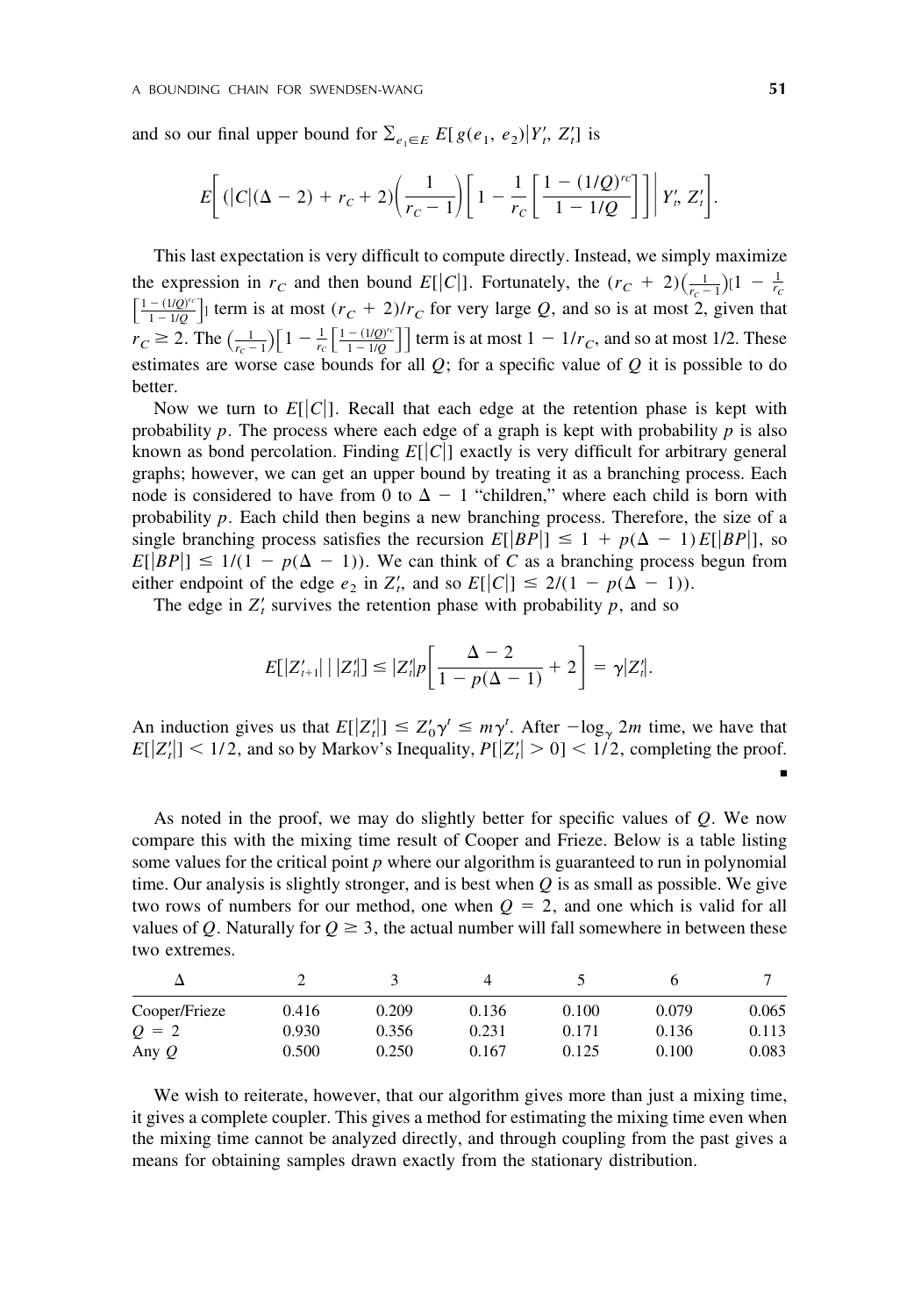#### **4.1. Low Temperatures**

When the temperature is low, the Gibbs distribution for the ferromagnetic Ising model is dominated by states which have most of the nodes colored identically. In contrast, the antiferromagnetic Ising model at low temperatures is dominated by states which represent the maximum size *Q*-way cut in the graph. In general, finding the max *Q*-way cut is an *NP*-complete problem, and so it is unlikely that a method for sampling from the antiferromagnetic Ising model at arbitrarily low temperatures will be found.

Since Swendsen-Wang only samples from the ferromagnetic Ising model, no such restrictions apply, and in fact we may show that it converges when the temperature is extremely low, that is, when the parameter  $p$  approaches 1. In the version of Swendsen-Wang above, we labeled the vertices randomly, then colored in order of label. We could have instead picked an arbitrary ordering and colored in that order. We use that idea to prove the following theorem, which applies to all graphs.

**Theorem 4.2.** *Suppose that*  $p \geq 1 - 1/(mQ)$ . *Then Swendsen-Wang couples completely with probability at least* 1/2 *in time* 2(*mQ*) 2 .

The probability of throwing away an edge is very low here, less than 1/(*mQ*). But through coloring, an edge turns to  $\{1\}$  when its endpoints are colored the same way. This good event happens with probability 1/*Q*. Hence the expected change in the number of edges colored  $\{1\}$  (call it  $|A_t|$ ) will be  $-|A_t|/(mQ) + 1/Q$ , which is positive when  $|A_t|$  $\leq m$ . Hence on average more edges become colored until the entire edge set is labeled {1}, at which point coupling has occurred.

In the case of the complete graph (also known as the Curie-Weiss model), we may make a much stronger statement. Here *p* does not have to be very large at all before a component which spans the entire graph becomes a real possibility.

**Theorem 4.3.** On the complete graph, for  $p > 2 \ln(3Qn)Q/n$ , the expected complete *coupling time for the Swendsen*-*Wang chain is at most O*(*Qn*).

*Proof.* First note that by the pigeonhole principle the largest component will always have size bounded below by  $n/Q$ . We concentrate on the size of the largest component, and show that with constant probability it grows to encompass the entire graph in polynomial time.

Let  $A_t$ , denote the set of nodes in this component at time  $t$ . The size of  $A_t$ , can expand and shrink over the course of an iteration of Swendsen-Wang. In the coloring phase, if a node outside of the large component is colored with the same color as the large component, then it becomes part of the large component. Therefore, during this phase, the expected change in the size of  $A<sub>i</sub>$  is  $1/Q$ , since that is the probability of a node being added to the large component.

In the pruning phase, removal of edges can shrink the size of  $A_t$ . The large component is a complete graph on  $A_t$  nodes, where each edge is kept with probability  $p$ , so work similar in flavor to results on random graphs (see [2]) can be used. We wish to find the expected size of the large component after pruning.

Pick any node  $v$  in  $A_t$ . Then  $|A_{t+1}|$  is certainly at least as large as the number of nodes in *A*, connected to *v*. Pick any  $w \neq v$ . The probability that *v* is not connected to *w* is just the probability that at least one cut between  $v$  and  $w$  gets pruned. This is bounded above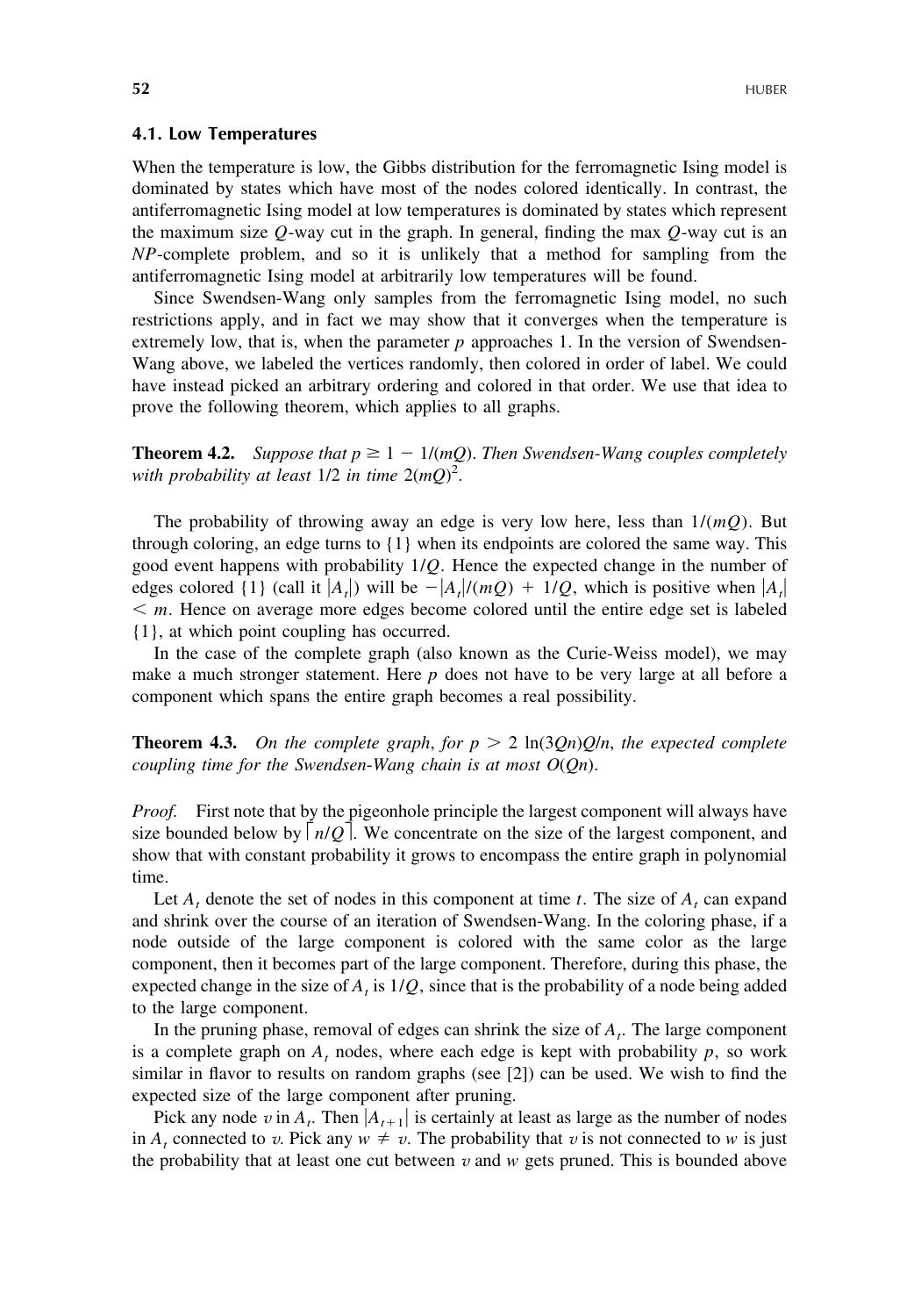by the sum of the probability over all cuts between  $v$  and  $w$  that the cut gets pruned. Say a cut separating *v* and *w* contains  $i + 1$  nodes on the side with *v* and  $|A_t| - (i + 1)$  nodes a cut separating *v* and *w* contains  $i + 1$  houes on the side with *v* and  $|A_t| = (i + 1)$  houes<br>on the *w* side (there are at most  $\binom{|A_t| - 2}{i}$  such cuts). Let  $D_{v,w}$  denote the event that nodes *v* and *w* are disconnected. Then there are  $(i + 1)(|A_t| - i - 1)$  edges to prune in order for this cut to be removed, so

$$
P(D_{v,w}) \leq \sum_{i=0}^{|A_i|-2} {|A_i|-2 \choose i} (1-p)^{(i+1)(|A_i-2-i+1|)}.
$$

Let  $m(i) = \min\{i, |A_i| - 2 - i\}$ . Then we bound  $\binom{|A_i| - 2}{i}$  by  $(|A_i| - 2)^{m(i)}$  and  $(1$ *p*) by  $e^{-p}$ . Then

$$
P(D_{u,w}) \leq \sum_{i=0}^{|A_i|-2} (|A_i| - 2)^{m(i)} \exp\left\{-\frac{2\ln(2n)}{n/Q}(m(i) + 1)\left(\frac{|A_i|-2}{2} + 1\right)\right\}
$$
  

$$
\leq \sum_{i=0}^{|A_i|-2} \left(\frac{|A_i|-2}{4nQ}\right)^{m(i)} \frac{1}{(3nQ)^{|A_i|Q/n}}
$$
  

$$
\leq \frac{1}{(3nQ)^{|A_i|Q/n}}.
$$

There are  $|A_t| - 1$  nodes that could be connected to *w*, so including *w* we have

$$
E[|A_{t+1}||A_t] \ge 1 + (|A_t| - 1)\left(1 - \frac{1}{3Qn}\right) + \frac{1}{3Q}.
$$

Hence from Wald's Lemma we have that  $P(|A_t| = n) > 1/2$  for  $t \ge 3n/Q$ .

Therefore, on the complete graph, Swendsen-Wang runs quickly when  $p \leq 1/(3n)$  or  $p > 2 \ln(3Qn)Q/n$ , but from [6] we know Swendsen-Wang runs slowly when  $p = 2 \frac{Q-1}{Q-2}$  $\frac{\ln(Q-1)}{n}$ .

#### **4.2. Worse Case Running Time**

We now compute a worst case bound on the expected running time of this algorithm when the parameter  $p$  is neither sufficiently high nor low enough to allow a proof of complete coupling in polynomial time. Our time bound will be exponential, since our only goal here is to show that our algorithm is never worse than the exponential running time of a brute force approach to the problem. Let  $K_t$  be the number of components connected by edges in  $Y_t$  in the graph at time *t*. Then with probability  $(1/Q)^{K_t}$ , each of these components are colored the same way, and the state immediately becomes known. Since  $K_t \le n$ , we have that the chain will have coupled with probability at least  $1/2$  after  $Q<sup>n</sup>$  ln 2 time steps, regardless of p or  $\Delta$ . Note that the number of states is  $Q<sup>n</sup>$ , so Swendsen-Wang is never worse (in order) than the time needed for a direct sample to be taken using the trivial method.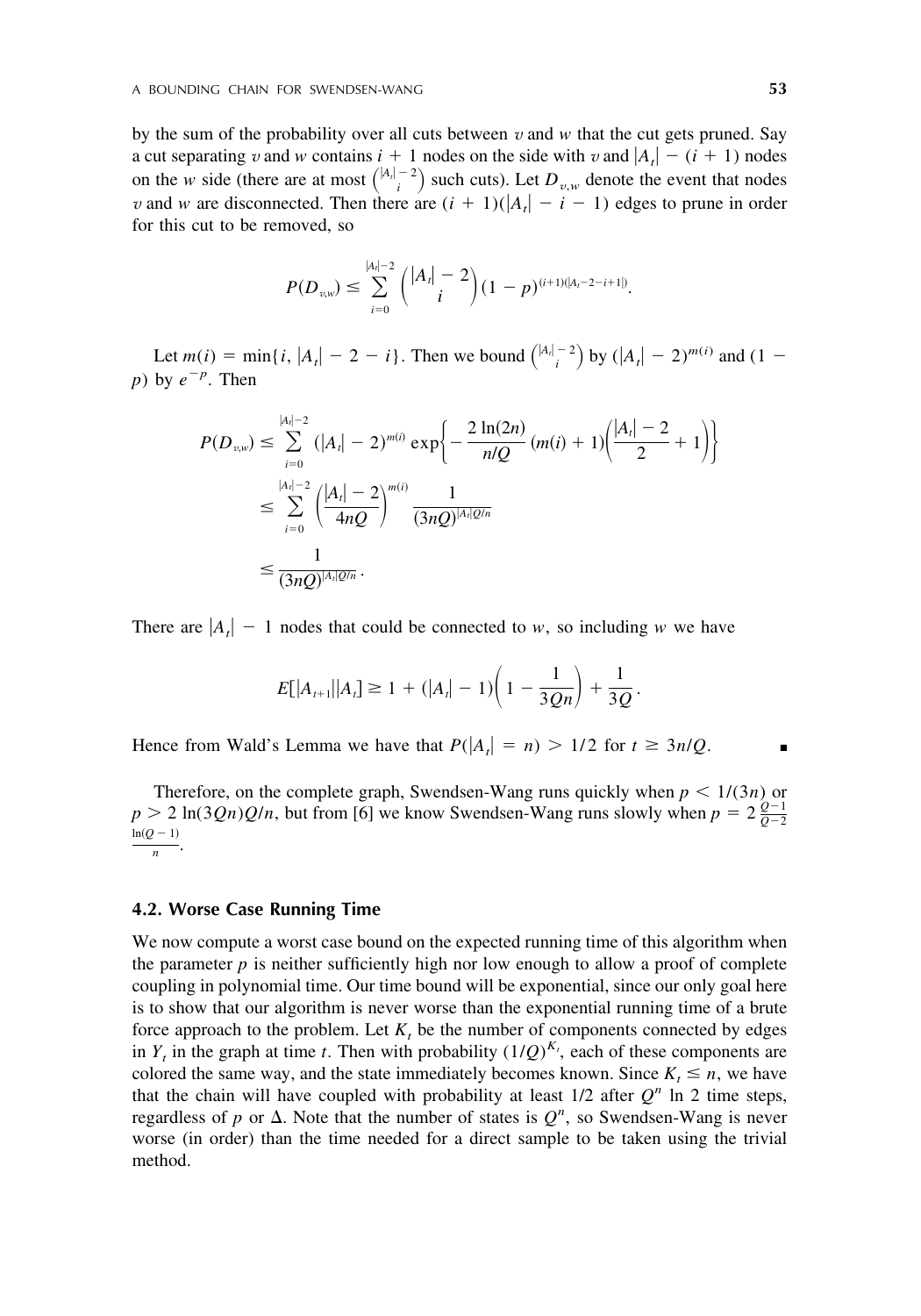## **5. SWENDSEN-WANG ON TREES AND CYCLES**

Physically, the Ising model does not have a phase transition in the case of a cycle or a tree [17]. This would indicate that algorithms of interest for sampling from the Ising model should run efficiently at all temperatures on these graphs. Cooper and Frieze [3] did in fact show Swendsen-Wang to be rapidly mixing on these graphs. We now modify the bounding chain slightly so that samples can be taken in polynomial time regardless of *p*, and improve upon the Cooper/Frieze mixing time for cycles.

The bounding chain step again starts with a state *Y*, *Z*. We will change the recoloring phase to eliminate as many edges from *Z* as possible. We do not pick colors directly. Instead we just record for each edge  $e = \{v, w\}$  whether or not the component connected to *v* receives the same color as the component connected to *w*. With probability  $1/Q$ , the endpoints of the edge will receive the same color, regardless of whether the edge is in *Z* or  $E(Y \cup Z)$ . This leads to the following bounding chain.

**Swendsen-Wang Bounding Chain Step for Trees:** (*Y*, *Z*, *p*, *Q*)

**1. For** each edge *e* set  $U_1(e) \in U$  [0, 1] **2. For** each edge *e* set  $U_2(e) \in U_1[0, 1]$ **3.** Let  $Y' \leftarrow \{e : U_2(e) \leq 1/Q\}$ , Let  $Y \leftarrow Y \cup Y'$ , Let  $Z \leftarrow Z\{Y'\}$ **4.** Let  $Y \leftarrow Y \cap \{e : U(e) \leq p\}$ **5.** Let  $Z \leftarrow Z \cap \{e : U(e) \leq p\}$ 

This approach does not work with general graphs because of the presence of cycles. For example, supposed that vertices  $v_1$ ,  $v_2$ , and  $v_3$  are all connected by edges in *Z*, and so form a three cycle. Then, if we say  $v_1$  and  $v_2$  are colored the same way,  $v_2$  and  $v_3$  are colored the same way, and  $v_2$  and  $v_3$  are colored differently, this gives a contradiction. Since there are no cycles in trees, contradictions of this sort cannot occur.

**Theorem 5.1.** *On trees*, *let T be the complete coupling time for Swendsen*-*Wang*. *Then*, *for all a*,

$$
P\left(T>-(a+\ln n)/\ln\left[\left(1-\frac{1}{Q}\right)p\right]\right)<\varrho^{-a}.
$$

*Remark.* This implies that the mixing time of the Swendsen-Wang process on trees for fixed *Q* and *p* is  $O(\ln n)$ , an improvement over the  $O(n)$  result of Cooper and Frieze [3]. Also note that, for all  $p$ ,  $-1/\ln[(1 - \frac{1}{Q})p] \le Q$ , so this factor is never very large.

*Proof.* Note that edges in *Z* are only removed, never created, during the course of a bounding chain run. Edges are removed from *Z* during the recoloring phase with probability  $1/Q$  and during the retention phase with probability  $1 - p$ . Therefore,

$$
E[|Z_{t+1}|||Z_t|] = \left(1 - \frac{1}{Q}\right) p|Z_t|,
$$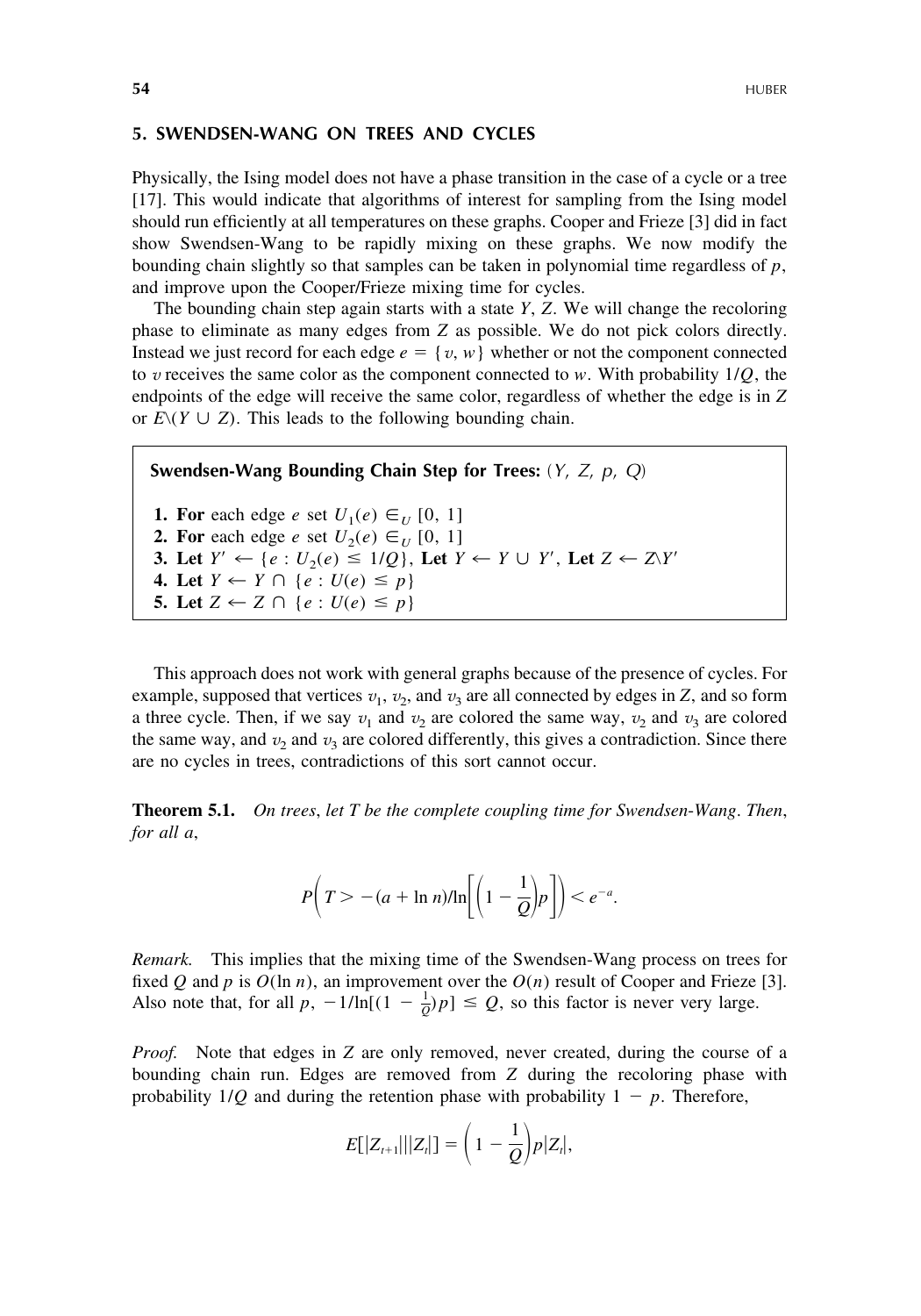We start with  $n - 1$  edges, and so after *t* steps,  $E[|Z_t|] = [(1 - (1/Q))p]^t(n - 1)$ . From Markov's Inequality, we know that  $P(|Z_t| \geq 1) \leq E[|Z_t|]$ , and the theorem follows.

For cycles, we must use several different bounding chains to prove the following result.

**Theorem 5.2.** *On cycles*, *the Swendsen*-*Wang process completely couples in O*(ln *n*) *time*. *That is*, *letting be the first time the bounding chain completely couples*, *for all a there exist constants*  $C_1$  *and*  $C_2$  *such that* 

$$
P\left(\tau > \frac{\ln n}{\ln(1/p)} + a\right) \le C_1 e^{-a/C_2}.
$$

The chain begins by treating the cycle as though it is a tree; this is phase 1 of the bounding chain. Suppose the edge  $\{w, v\}$  is not in *Y* or *Z*. Then the graph with  $E' =$  $E\{w, v\}$  is a tree, and we can run the bounding chain step for trees on it. Effectively, this means that we start at node  $v$  and move clockwise around the cycle, at each node rolling to see if it is the same color as the previous node or not. The difference between the cycle and the tree is that when we get back to node  $w$ , we do not know whether  $v$  and *w* are colored the same way or differently, so we must add  $\{w, v\}$  to *Z*. We then run the edge retention step as before.

If all the edges of the graph are still in either *Y* or *Z* after the edge retention step, then nothing changes between this step and the next. So the worst that can happen is that after the edge retention phase the number of edges in *Z* increases by 1. Hence

$$
E[|Z_{t+1}| \mid |Z_t|] \leq p|Z_t| + 1.
$$

Since  $|Z_0| = m$ , after *t* steps an induction gives us  $E[|Z_t|] \le p^t m + \frac{1}{1-p}$ . Let  $D_t^1 =$  $\max\{|Z_t| - \frac{1}{1-p}, 0\}$ . Then  $E[D_t^1] \leq p^t m$  and since  $D_t^1 \geq 0$  we may use Markov's Inequality to say that after  $(\ln m + a_1)/\ln(1/p)$  steps, the probability that  $D_t^1 > 0$  is at most  $e^{-a_1}$ . Let  $\tau_1$  be the first time that  $D_t^1 = 0$ , that is,  $|Z_t| \leq \frac{1}{1-p}$ . The bounding chain then changes approach in phase 2.

At this point we have very few edges in  $Z_{\tau_1}$ , but they are scattered all over the cycle. We would like them to be together in the cycle so that they form one arc of the cycle (we call a set of edges in a cycle an arc if they form one connected component.) Let *e* be an edge in  $Z_{\tau_1}$ . This will be the first edge in  $Z_{\tau_1}^{arc}$ . Assume without loss of generality that  $e =$ {1, 2}. Then we take a step in the Swendsen-Wang bounding chain as before, but we let our starting edge  $\{V, V + 1\}$  be the edge with smallest value of *V* that is not in  $Z_{\tau_1} \cup$  $Y_{\tau_1}$ . (It could have been dropped during the edge retention step or just been absent from earlier.) Then we add edges  $\{2, 3\}, \ldots, \{V, V + 1\}$  to form  $Z_{\tau_1}^{arg}$  1. (Note: we can always add any edge to *Z* and still have a bounding chain, just usually it isn't a wise move. Here it is.) Because of the edge retention step, the expected value of  $V$  is at most  $1 +$  $1/(1 - p)$ , so we expect to have added at most  $1/(1 - p)$  edges to  $Z^{arc}$ . At the next step, we again look for the missing edge to run the bounding chain that increases the size of the arc as little as possible. After taking  $t - \tau_1$  steps, the expected number of edges in  $Z_t^{arc}$ will be bounded above by  $\frac{1}{1-p}(t-\tau_1)$ .

While the arc is growing, other edges in *Z* are being removed through the edge

■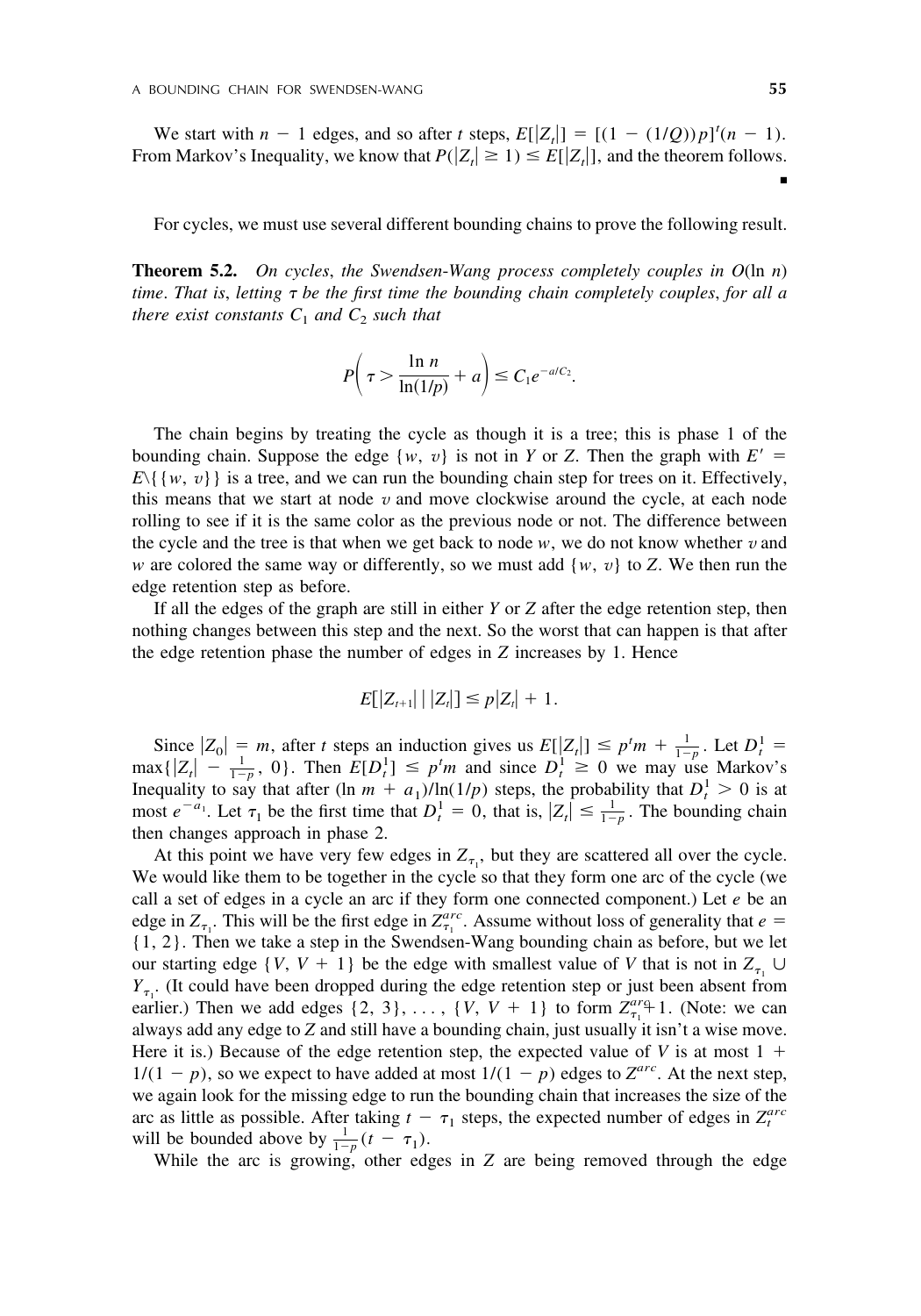retention step. Let  $D_t^3$  denote the number of such edges in  $Z_t$  that are not in  $Z_t^{arc}$ . Ignoring the fact that the  $Z^{arc}$  is growing and swallowing edges in  $D_t^3$ , we know that the edge retention step is pruning edges, and  $E[D_i^3] \le p^{t-\tau_1} \frac{1}{1-p}$ . After  $(\ln \frac{1}{1-p} + a_2)/\ln(1/p)$ steps, the probability that  $D_t^3 > 0$  is at most  $e^{-a_2}$ . Let  $\tau_2$  be the first time that  $D_t^3 = 0$ .

We now begin phase 3, where we try to get the size of *Zarc* to go to zero. Our main focus in phase 3 is on the number of components of any state bounded by the bounding state. In the Swendsen-Wang process where some edge is not in the state, each edge that is in the state can reduce the number of connected components by 1. Let  $D_t^4 = m - |Y_t|$  $Z_t$  and  $D_t^5 = m - |Y_t|$ . Then, for any bounded state, the number of connected components lies in  $[D_t^4, D_t^5]$ . Note that the only special case to worry about is when all of the edges are either in  $|Y_t|$  or  $|Z_t|$ . In this case  $D_t^4 = 0$ , however, the actual minimum number of connected components is 1. Still,  $D_t^4$  does act as a lower bound in this situation, so this is not a problem. Note that  $|Y_t| < m$ ; otherwise  $|Z_t| = \emptyset$ , so  $D_t^5$  doesn't encounter this difficulty at all.

During phase 3 we abandon our tree bounding chain approach. Instead, at each step we assign to each component from 1 up to  $D_t^5$  a color. Previously, we attached to each edge  $e \in E$  a uniform [0, 1] random variable that determined whether or not it survived the edge retention step. Now we only attach uniforms to edges that are in the state. Any bounded state has from  $|Y_t|$  to  $|Y_t| + |Z_t|$  edges, so generating  $|Y_t| + |Z_t|$  uniforms suffices. During the edge coloring step, the first  $D_t^4$  values are the same for all states, and only affects edges in  $Y_t$ , so everything is the same up until this point. However, once past the first  $D_t^4$  values, the next colors may collapse components. For instance, suppose  $D_t^4$  = 2,  $D_t^5 = 5$ ,  $Q = 2$  and the random colors were 1, 2, 1, 1, 2. Then any state having 4 or 5 components would have the third and fourth component colored 1, thereby reducing the number of connected components by 1.

Each of the  $D_t^5 - D_t^4$  components has a 1/*Q* chance of being eliminated, so  $E[D_{t+1}^5]$  $-D_{t+1}^4 | D_t^5 - D_t^4] \le (1 - \frac{1}{Q} (D_t^5 - D_t^4).$ 

At the same time that the number of components is coming together, the set  $Z<sub>t</sub>$  is growing. As in phase 2, after each step the first gap (an edge not in  $Z_t$  or  $Y_t$ ) clockwise from the arc  $Z_t$  gets added to  $Z_{t+1}$ . In fact, we add all the edges between  $Z_t$  and this gap to  $Z_t$ , removing them from  $Y_t$  if necessary. As we noted earlier, this grows  $Z_t$  by an expected value of  $1/(1 - p)$ .

Now for the edge retention step. This works in the opposite direction from the coloring stage, adding new components by removal of edges. Here the number of edges is states bounded by the bounding state go from  $m - D_t^5$  up to  $m - D_t^4$ , so again there is a difference of  $D_t^5 - D_t^4$  edges. When an edge is removed with probability  $1 - p$  the number of components rises by 1, therefore  $E[D_{t+1}^5 - D_{t+1}^4 | D_t^5 - D_t^4] \le p(1 - \frac{1}{Q}) (D_t^5 - D_t^4)$ .

At time  $\tau_2$ , we had  $E[D_{\tau_2}^5 - D_{\tau_2}^4 | \tau_2, \tau_1] \leq \frac{1}{1-p} (\tau_2 - \tau_1)$ . Therefore, after an induction, we have that  $E[D_t^5 - D_t^4 | \tau_2, \tau_1] \leq \frac{1}{1-p} (\tau_2 - \tau_1) [p(1 - \frac{1}{Q})]^{t-\tau_2}$ . In particular, taking  $t_3 = -[\ln((\tau_2 - \tau_1)/(1 - p)) / \ln(p(1 - 1/Q))]$  steps in phase 3 ensures that  $D_t^5$  $\neq D_t^4$  with probability at most  $e^{-a_3}$ . Let  $\tau_3$  be the first time  $D_t^5 = D_t^4$ .

To call phase 3 a success, we require that  $D_t^5 = D_t^4$ , but we also need that  $|Z_{\tau_3}|$  is small. Fortunately,  $|Z_{\tau_3}|$  is stochastically bounded above by the sum of geometric random variables with mean  $1/(1 - p)$ , and so standard concentration results (see [15] for details) can be used to show that the probability that  $|Z_{\tau_3}| > 2t_3/(1 - p)$  is at most  $\exp(-t_3/p)$  $[4(1 - p)]$ .

We are now ready to enter the final phase, phase 4. In this phase, we maintain the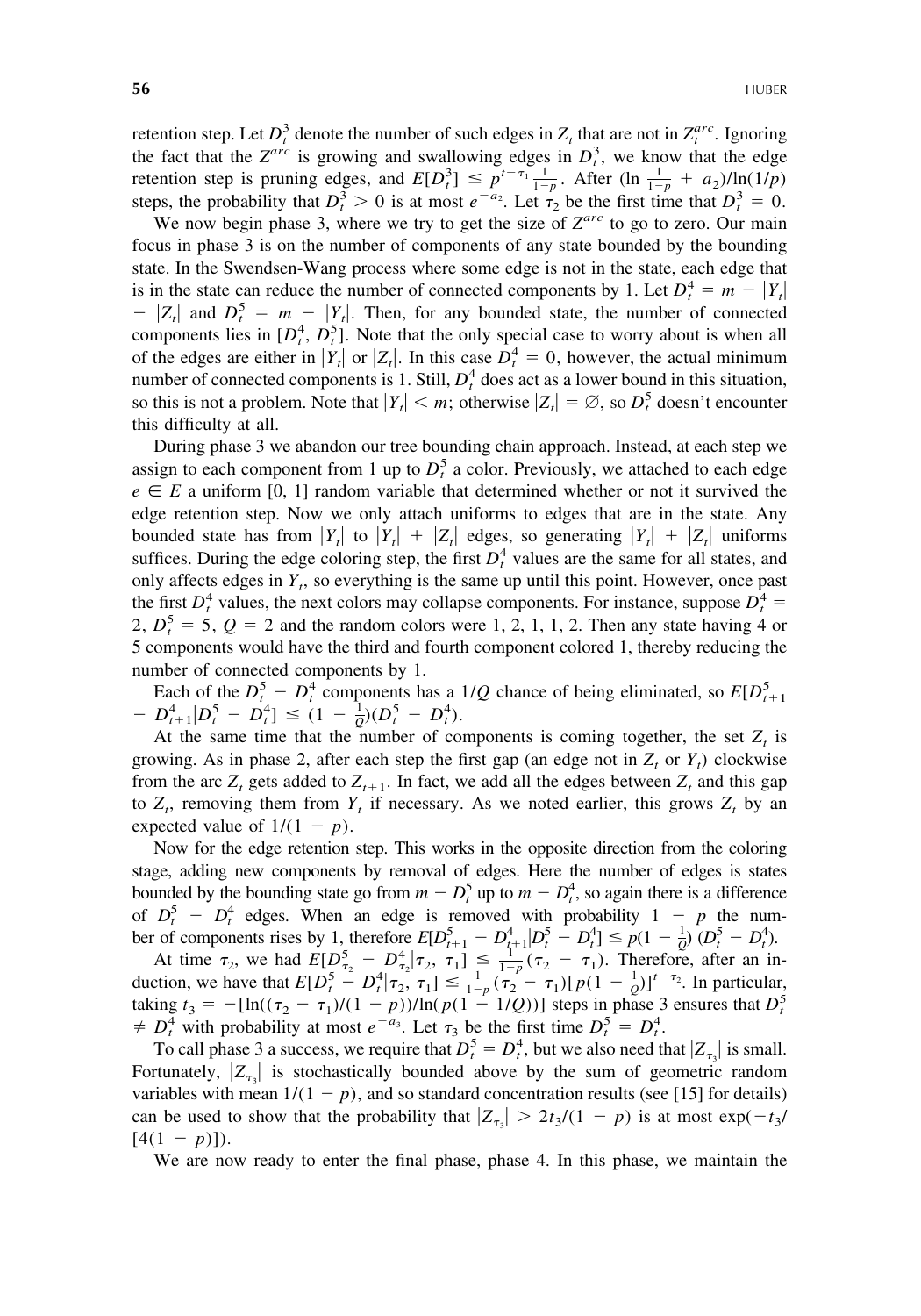invariant that all bounded states have the same number of components, and work to  $eliminate Z_t$ .

Again at each step we choose a color for the set of components, and choose a uniform for each edge in the bounded state in order to determine if that edge is retained. Our situation at this stage is as follows. The edges in  $Z_t$  form a contiguous arc of the cycle. Start coloring with the known nodes and edges in  $Y_t$ . Consider the first edge  $\{v, w\}$  in  $Z_t$ . If we roll to color the component connected to  $\nu$  the same color as the next component, then {*v*, *w*} will always be an edge at the next time step, so it does not appear in  $Z_{t+1}$ but does appear in  $Y_{t+1}$ .

The edge retention step has a similar story. If the first unknown edge is rolled to remove, then it can be removed from  $Z_t$  with probability  $1 - p$ . Therefore, we expect to remove at least  $1/Q$  edges due to coloring and  $1 - p$  edges due to edge retention until  $Z_t$ is empty. We know that  $E[Z_{\tau_3}] \leq (\tau_3 - \tau_1)/(1 - p)$ , so we expect to take at most  $\frac{\tau_3 - \tau_1}{1 - p}$  ·  $\frac{1}{1 - p + 1/Q}$  steps before  $Z_t$  is empty. Taking  $a_4 e^{-\frac{\tau_3 - \tau_2}{1 - p} \cdot \frac{1}{1 - p + 1/Q}}$  steps insures that the probability that  $Z_t \neq \emptyset$  is at most  $e^{-a_4}$  by the end of this stage. Let  $\tau_4$  be the first time that  $Z_t = \emptyset$ .

Putting everything together, we would like to bound the probability that  $\tau_4$  is less than the number of steps taken. For  $i \in \{1, 2, 3, 4\}$ , let  $E_i$  denote the event that phase *i* did not complete successfully. Then we have shown that  $P(E_1) \leq e^{-a_1}$ ,  $P(E_2|E_1^{\hat{C}}) \leq e^{-a_2}$ ,  $P(E_3|E_2^{\hat{C}}, E_1^C) \leq e^{-a_3}$ , and  $P(E_4|E_3^C, E_2^C, E_1^C) < e^{-a_4}$ , so  $P(E_1^C E_2^C E_3^C E_4^C) \leq \sum_i e^{-a_i} \leq$  $e^{-a}$  if we set  $a_i = a + \ln 4$ .

## **6. COUPLING FROM THE PAST**

We have stated that bounding chains together with coupling from the past (CFTP) may be used to obtain exact samples from the stationary distribution of a Markov chain. CFTP was developed by Propp and Wilson [16], and we now briefly describe the procedure.

First a starting time is chosen, say  $t = -1000$ . The chain is run from t to 0. If the chain couples completely in that time, we return the value of the chain at time 0 and stop. Otherwise, we run the chain from  $2t$  to  $t$ , and again see if the chain has coupled completely. If it has, we then run the chain from *t* to 0 *using the same moves as the first time we ran the chain* from *t* to 0. This means that at each step in the complete coupling, we must take the same values for our random choices as we did the first time. The state of the chain at time 0 is then our sample. If it has not coupled, then we run from 4*t* to 2*t*, and so on. For this algorithm to be correct, it is necessary that the chain couple completely with probability 1 in finite time. We have showed that the Swendsen-Wang chain has this property for all *p*, and so CFTP may be applied.

This procedure returns a sample that is exactly from the stationary distribution of the Markov chain. Since we have shown that the chain couples in polynomial time with probability 1/2, the total running time of the CFTP procedure is also polynomial.

Utilizing this method has other benefits as well. A metric often used for measuring the closeness of two distributions is the total variation distance. When running the chain a long time, the chain must always be run for the mixing time multiplied by  $\ln(1/\epsilon)$ , where the distance from the actual distribution to the stationary distribution is bounded above by  $\epsilon$ . Since CFTP draws exact samples ( $\epsilon = 0$ ), this factor does not enter into the running time.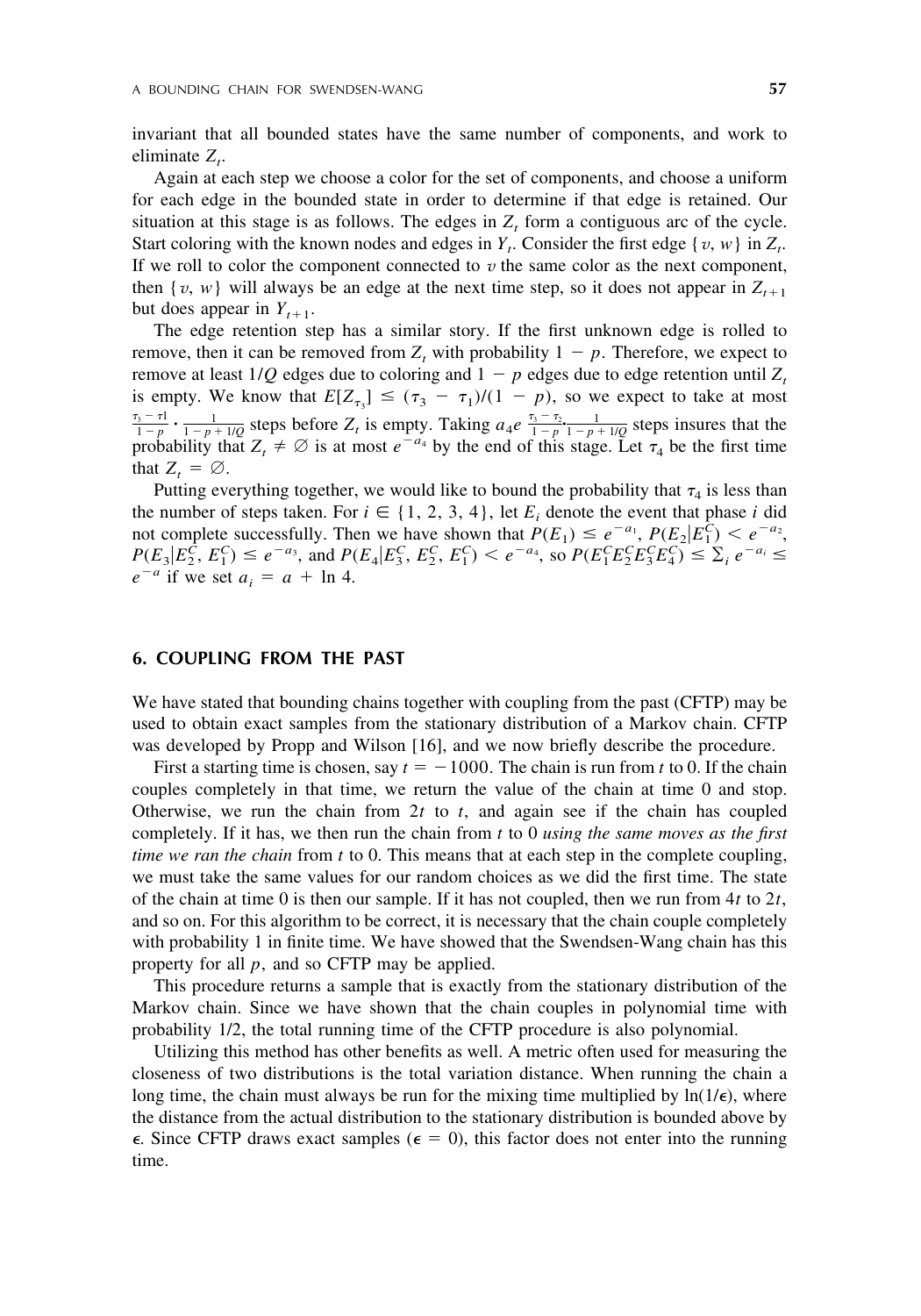In addition, when running the chain and just taking the particle, there is no stopping early. Under coupling from the past, we stop whenever we have completely coupled, which may happen sooner than expected (our analysis was a worst-case scenario; the actual complete coupling time may be much lower).

There is one drawback to CFTP, however. The running time of the algorithm is now a random variable, and our polynomial bounds only give an expected running time. We can guarantee that the algorithm stops with probability  $1 - \delta$ , by adding a factor of  $\ln(1/\delta)$ to the running time. However, our requirement for stopping (represented by  $\delta$ ) is often much less stringent than our requirement for accuracy ( $\epsilon \ll \delta$ ), and so this factor is not as important as it might appear at first.

## **7. CONCLUSIONS**

The idea of a bounding chain has proven useful in determining when a Markov chains has completely coupled. In [9] it was shown that the single-site heat bath chain for the Ising model completely couples when  $p \leq \frac{2}{\Delta+1}$ . This is clearly a much higher value of *p* than is theoretically known for Swendsen-Wang, but Swendsen-Wang appears to run much faster in practice, indicating that the chain most likely couples more quickly than our analysis indicates. Both Swendsen-Wang and the single-site heat bath chain have a critical value of *p* at which they do not completely couple quickly. The single-site heat bath does not completely couple quickly for any value of *p* higher than the critical value. In contrast, we have seen that Swendsen-Wang does completely couple quickly when *p* is very high.

There are other Markov chains for the Ising and Potts models which do not yet have running time analysis. The method of Sweeny [18] is known to be a complete coupling chain, but no bounds on how quickly it couples are known. The method of Wolff [20] is a variation on Swendsen-Wang, and it is unknown whether it may be run as a complete coupling chain or not. Hopefully bounding chains or similar techniques will be useful in analyzing these chains.

#### **REFERENCES**

- [1] D. Aldous, Some inequalities for reversible markov chains, J Lond Math Soc 25(2) (1982), 561–576.
- [2] B. Bollobás, Random graphs, Academic Press, London, 1985.
- [3] C. Cooper and A. Frieze, Mixing properties of the Swendsen-Wang process in classes of graphs, Random Struct Alg 15(3–4) (1999), 242–261.
- [4] W. Doeblin, Exposé de la théorie des chains simples constantes de Markov à un nombre fini d'e´tats, Rev Math Union Interbalkanique 2 (1933), 77–105.
- [5] C. M. Fortuin and P. W. Kasteleyn, On the random cluster model I: Introduction and relation to other models, Physica 57 (1972), 536–564.
- [6] V. Gore and M. Jerrum, The Swendsen-Wang process does not always mix rapidly, J Stat Phys 97(1–2) (1999), 67–86.
- [7] O. Häggström and K. Nelander, Exact sampling from antimonotone systems, Statist Neerlandica, 52 (1998), 360–380.
- [8] O. Häggström and K. Nelander, On exact simulation from Markov random fields using coupling from the past, Scand J Stat 26(3) (1999), 395–411.